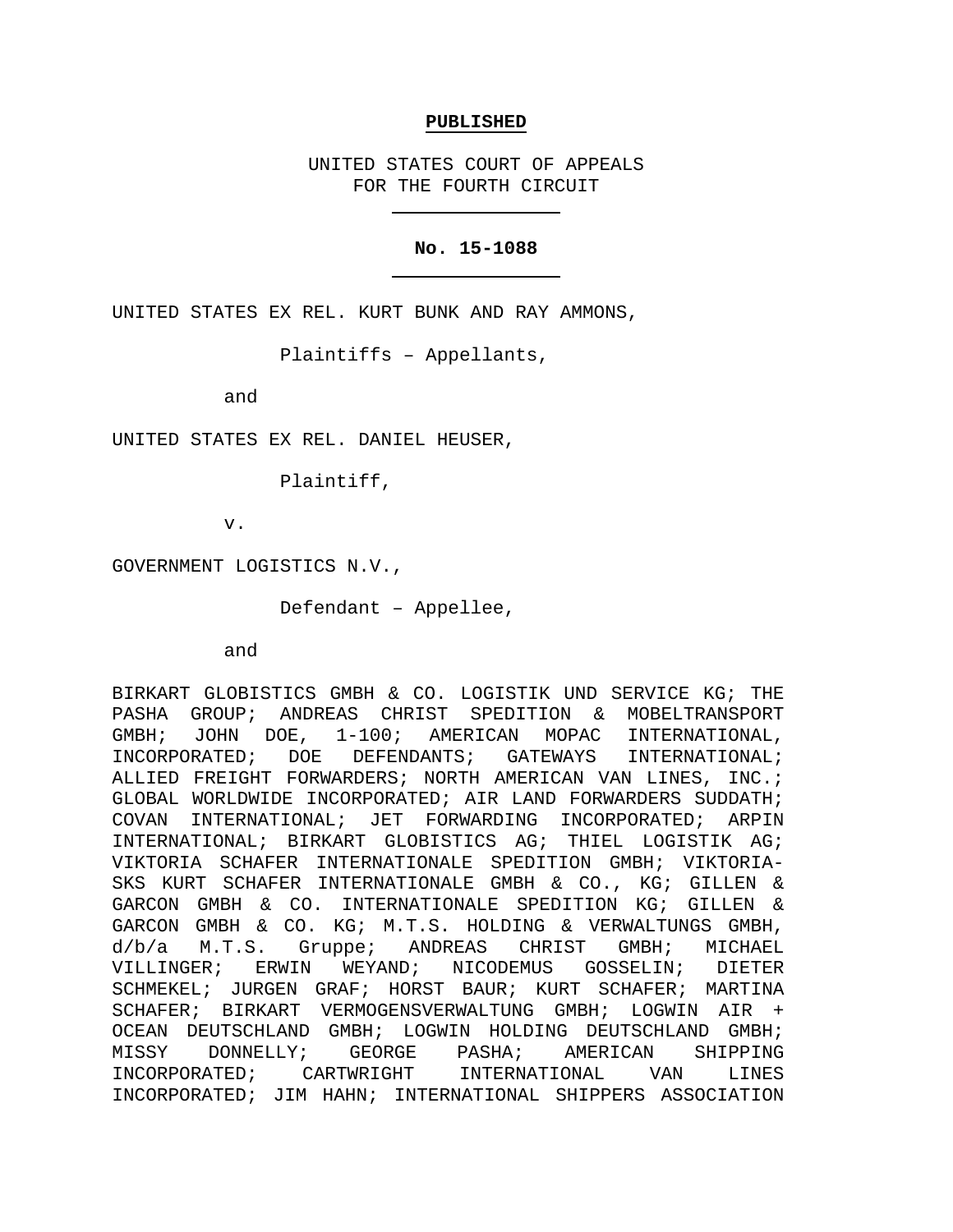INCORPORATED; GOSSELIN WORLDWIDE MOVING, N.V.; GOSSELIN GROUP N.V.; MARC SMET; GOSSELIN WORLD WIDE MOVING, N.V.; VIKTORIA INTERNATIONAL SPEDITION; JEFFREY CARLL COFFMAN; ITO MOBEL TRANSPORT GMBH,

Defendants.

------------------------------

UNITED STATES ATTORNEY GENERAL,

Amicus Curiae.

Appeal from the United States District Court for the Eastern District of Virginia, at Alexandria. Anthony John Trenga, District Judge. (1:02-cv-01168-AJT-TRJ; 1:07-cv-01198-AJT-TRJ)

Argued: September 21, 2016 Decided: November 15, 2016

Before KING, SHEDD, and THACKER, Circuit Judges.

Vacated and remanded by published opinion. Judge King wrote the opinion, in which Judge Shedd and Judge Thacker joined.

**ARGUED**: John Edgar Petite, GREENSFELDER, HEMKER & GALE, PC, St. Louis, Missouri, for Appellant. William Francis Coffield, IV, Laina Catherine Wilk Lopez, BERLINER CORCORAN & ROWE LLP, Washington, D.C., for Appellee. Michael Shih, UNITED STATES DEPARTMENT OF JUSTICE, Washington, D.C., for Amicus United States of America. **ON BRIEF**: Ann Lugbill, Mark Hanna, Lauren Hoff-Downing, MURPHY ANDERSON PLLC, Washington, D.C.; Richard E. Greenberg, GREENSFELDER, HEMKER & GALE, PC, St. Louis, Missouri, for Appellant. Benjamin C. Mizer, Principal Deputy Assistant Attorney General, Michael S. Raab, Civil Division, UNITED STATES DEPARTMENT OF JUSTICE, Washington, D.C.; Dana J. Boente, United States Attorney, OFFICE OF THE UNITED STATES ATTORNEY, Alexandria, Virginia, for Amicus United States of America.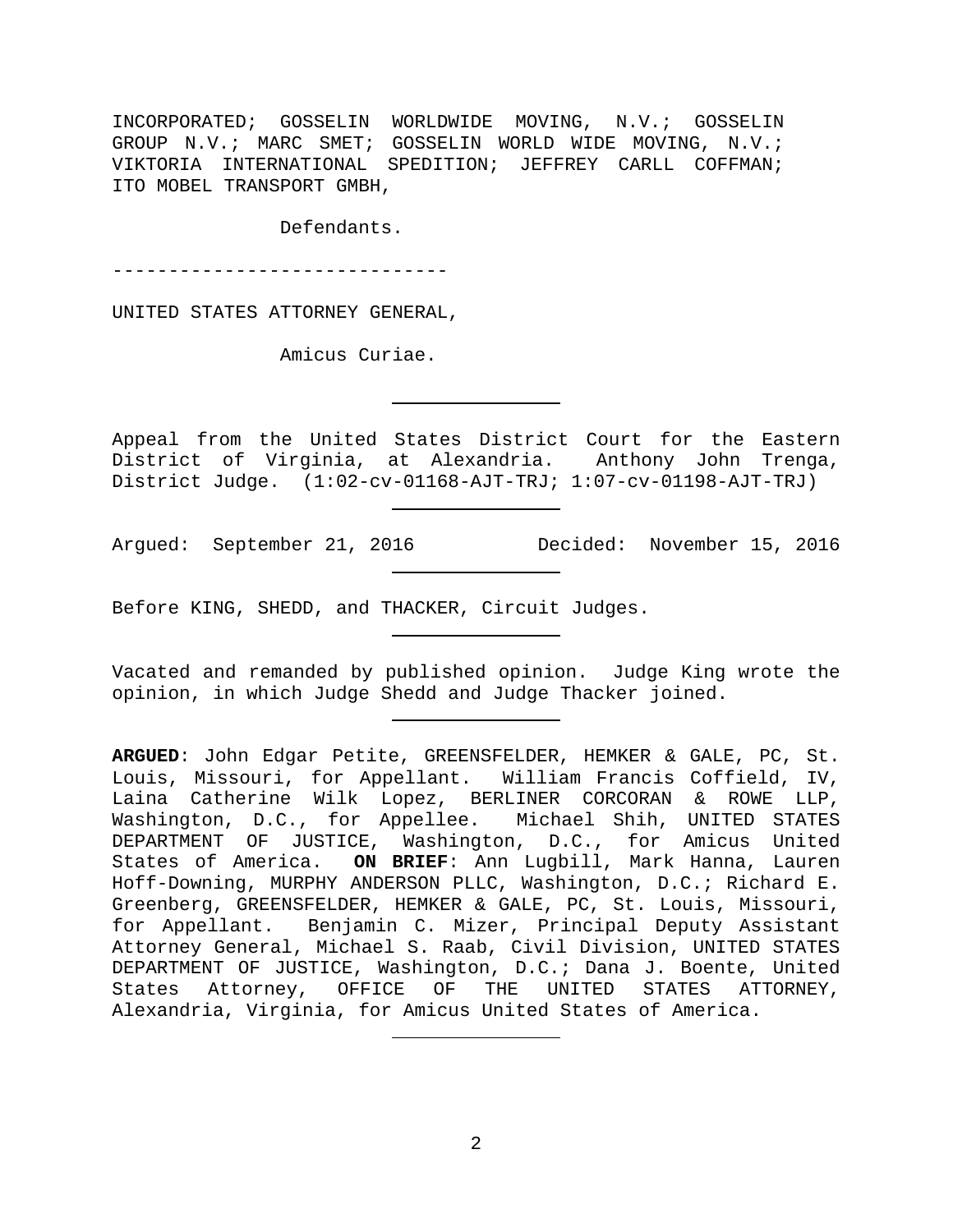KING, Circuit Judge:

We are for the third time entertaining this complex matter, which began more than fifteen years ago as a bid-rigging scheme conjured up by shipping businesses to defraud the United States. In 2004, Gosselin Group N.V. (then known as Gosselin World Wide Moving, N.V.) and another business entity entered conditional guilty pleas in the Eastern District of Virginia to a pair of criminal conspiracy offenses. The district court thereafter dismissed one of those charges, and cross-appeals ensued. We determined in those appeals that the defendants were criminally liable for both conspiracies and remanded for resentencing. See United States v. Gosselin World Wide Moving, N.V., 411 F.3d 502 (4th Cir. 2005).

More recently, in the qui tam proceedings at issue herein, a jury returned a verdict in 2011 against three defendants that we collectively refer to as the "Gosselin defendants": Gosselin Group; Gosselin Worldwide Moving, N.V.; and Marc Smet, Gosselin Group's Chief Executive Officer and former Managing Director. Appeals were pursued by the United States and by relators Kurt Bunk and Ray Ammons (together, the "Relators"), who contested the district court's refusal to award civil penalties. We granted relief, directing the court to enter judgment on a claim pursued by Bunk in the sum of \$24,000,000 — to be levied against the Gosselin defendants — and remanding for further proceedings.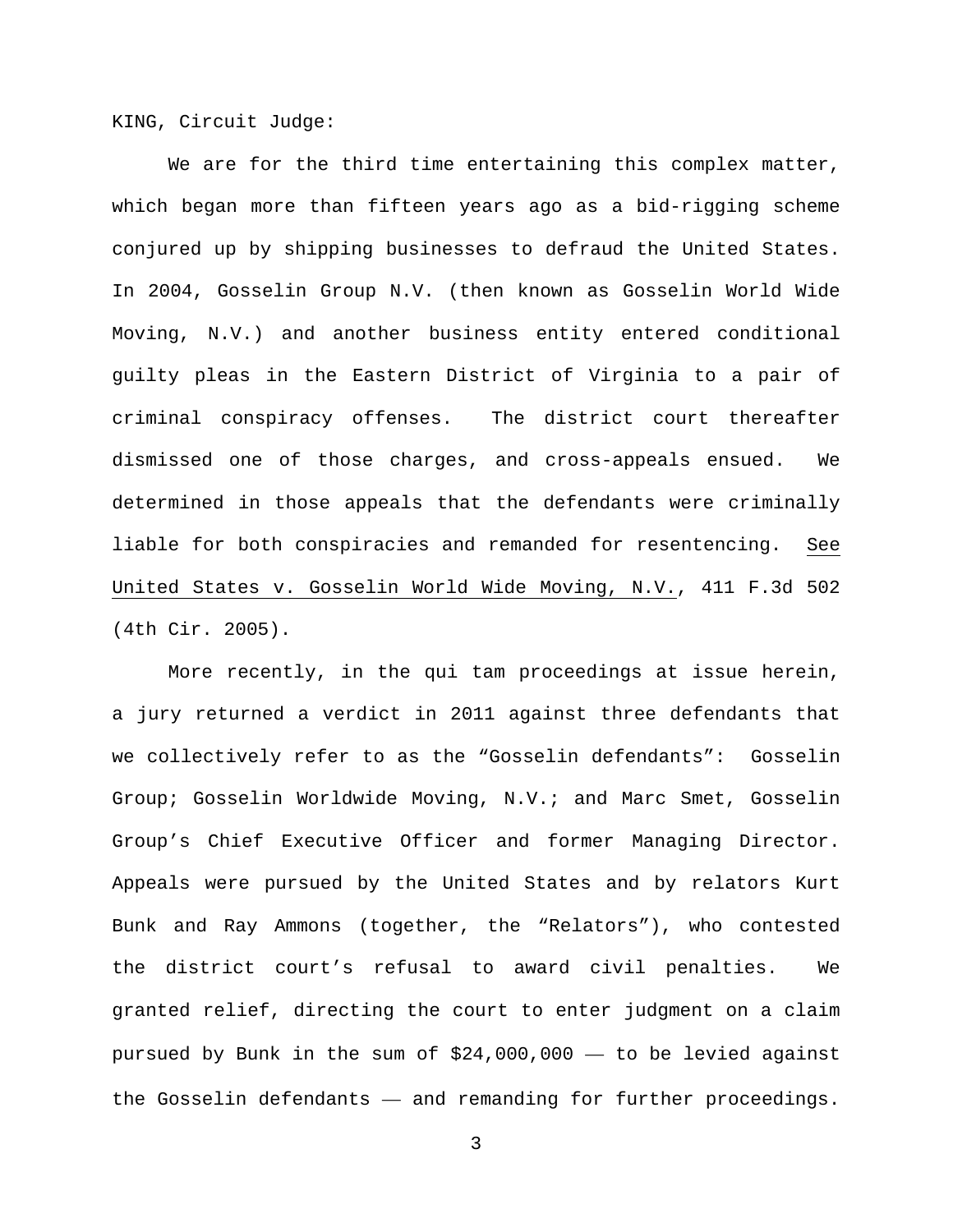See United States ex rel. Bunk v. Gosselin World Wide Moving, N.V., 741 F.3d 390 (4th Cir. 2013).

On remand, the district court was called upon to resolve the issue of whether Bunk was entitled to recover his judgment from another defendant, Government Logistics N.V. ("GovLog"), which was alleged to be a successor corporation to Gosselin Group. In disposing of the successor corporation liability issue, the court ruled against Bunk on two bases. See United States ex rel. Bunk v. Birkart Globistics GmbH & Co., No. 1:02 cv-01168 (E.D. Va. Dec. 23, 2014), ECF No. 1362 (the "Decision"). First, the court decided that the successor corporation liability claims against GovLog should be dismissed because they had been inadequately pleaded. In the alternative, the Decision rejected those claims on the merits and awarded summary judgment, ruling that there was insufficient evidence to justify a trial. The Relators have appealed from the judgment, and as explained below, we are satisfied that the court erred. We therefore vacate and remand.

I.

Two government programs that facilitate the shipment of household goods belonging to military and domestic personnel to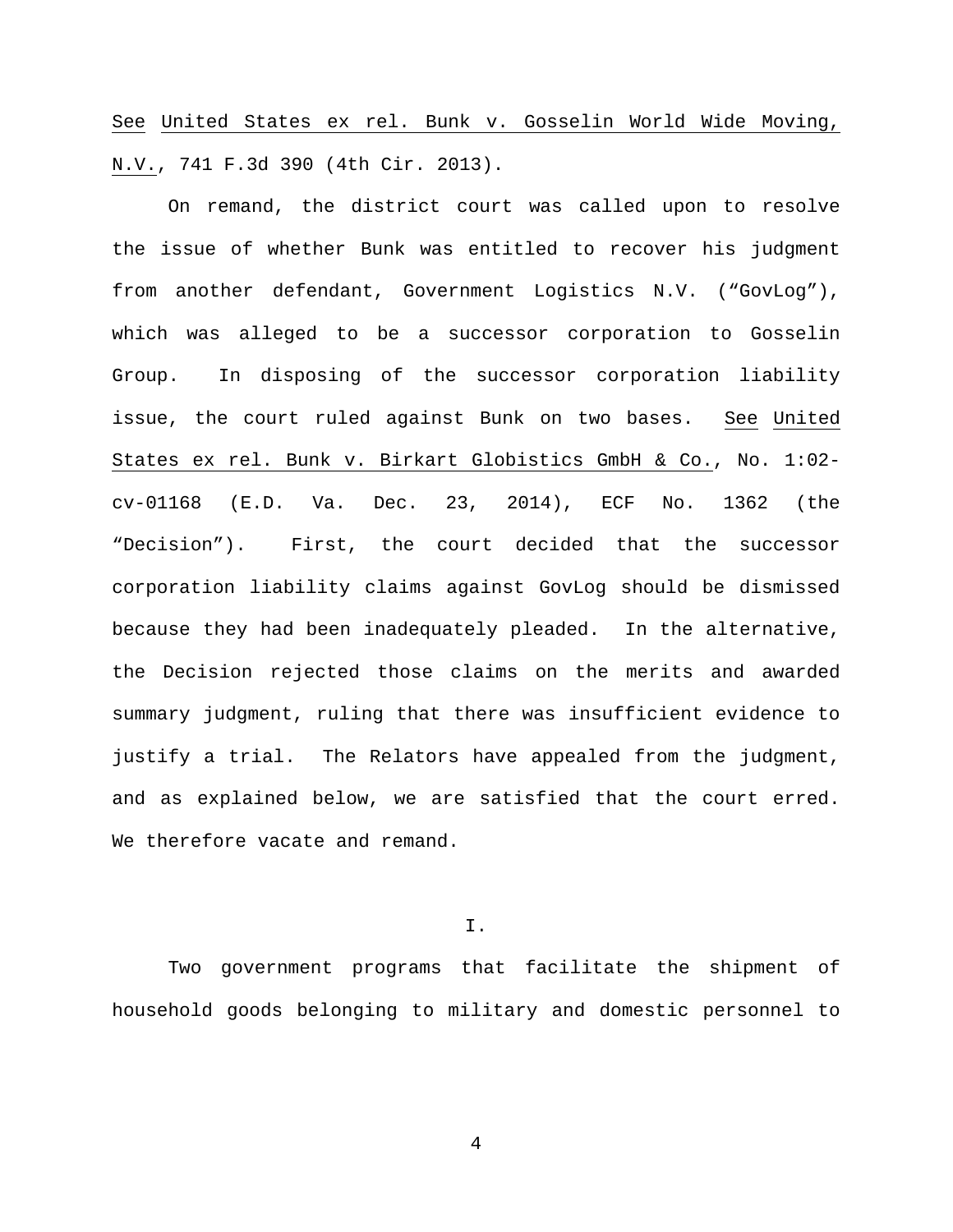and from Europe have been at the center of this litigation.<sup>1</sup> The first, known as the International Through Government Bill of Lading ("ITGBL") program, involves the solicitation of bids by the Department of Defense (the "DOD") from domestic freight forwarders who then subcontract their foreign operations to overseas businesses. The second, known as the Direct Procurement Method ("DPM") program, involves the solicitation of bids by the DOD directly from foreign businesses. Both programs were, as relevant to the bid-rigging conspiracy, administered by the Army's Military Transport Management Command (the "MTMC").<sup>[2](#page-4-1)</sup>

Beginning in about 2001, the Gosselin defendants and at least one other entity, The Pasha Group, agreed to and implemented the bid-rigging scheme. Their scheme substantially increased the prices that the DOD paid to the culprits for shipping household goods belonging to military and diplomatic personnel to and from Europe under the ITGBL and DPM programs. As a result of what we characterized in the 2005 criminal appeals as "naked bid rigging," the DOD paid millions of dollars more to the conspirators than it should have paid. See

<span id="page-4-0"></span> $1$  Because we are assessing the award of summary judgment, we recite the facts in the light most favorable to the Relators. See Rossignol v. Voorhaar, 316 F.3d 516, 523 (4th Cir. 2003).

<span id="page-4-1"></span><sup>&</sup>lt;sup>2</sup> The MTMC is now the Army's Surface Deployment and Distribution Command.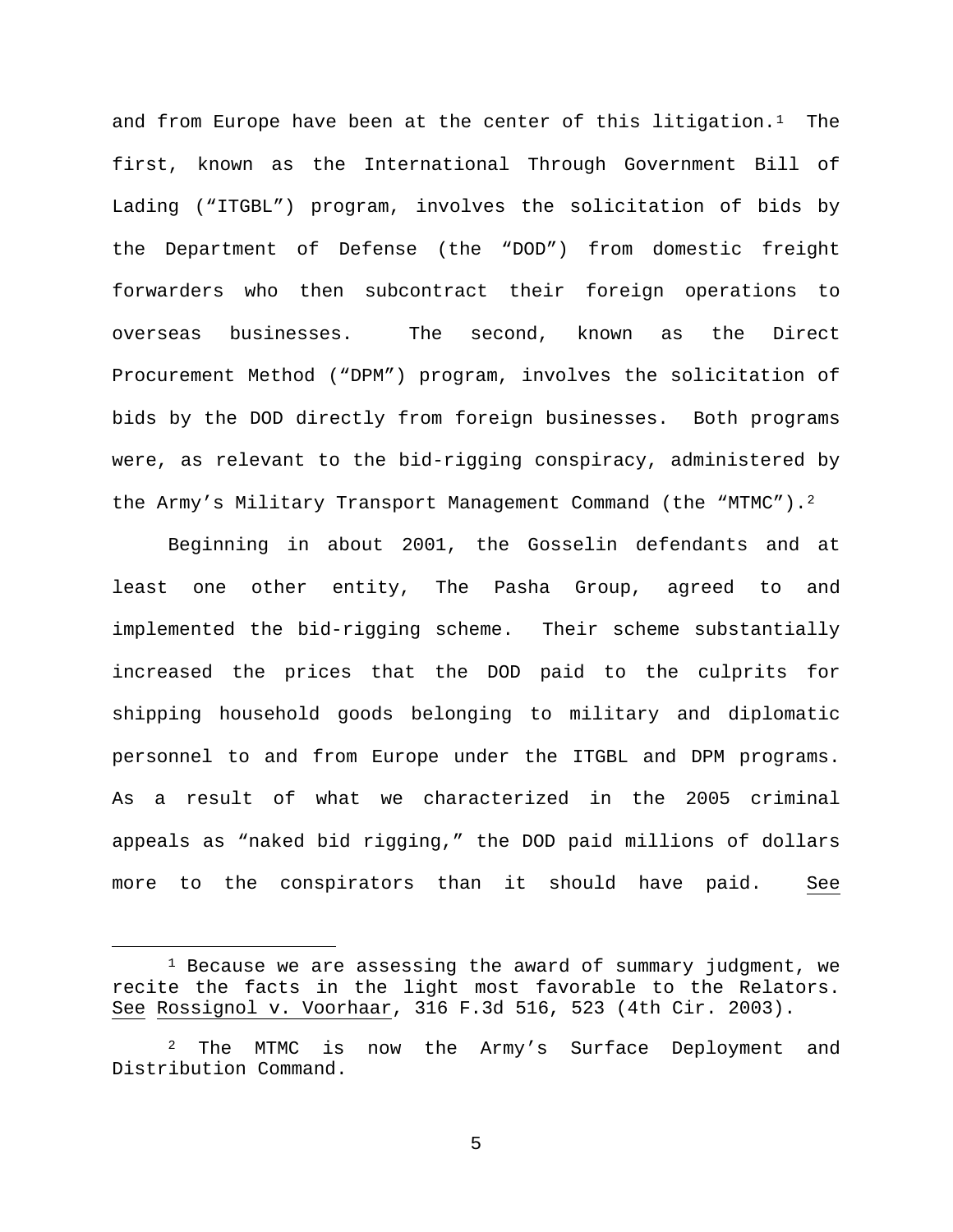Gosselin, 411 F.3d at 508. The bid-rigging scheme did not go undetected, as it resulted in these qui tam proceedings and the successful criminal prosecutions.

#### A.

In 2002, the Relators instituted these qui tam proceedings under the False Claims Act (the "FCA").<sup>3</sup> The Relators operated businesses that provided to the DOD services much like those performed by Gosselin Group and Pasha. Bunk filed his qui tam action in the Eastern District of Virginia on August 2, 2002, alleging an FCA claim related to the DPM program (the "DPM claim").[4](#page-5-1) Ammons filed his qui tam action in the Eastern District of Missouri on September 17, 2002, alleging FCA claims related to the ITGBL program (the "ITGBL claim") and to Gosselin Group's exertion of pressure on Covan International (the "Covan claim") and Cartwright International Van Lines (the "Cartwright claim") to submit higher ITGBL bids. Both qui tam actions were

<span id="page-5-0"></span> <sup>3</sup> The FCA, codified at 31 U.S.C. §§ 3729-3733, imposes liability on individuals and entities who defraud government programs. A claim under the FCA can be instituted by the United States or by a private individual (i.e., a relator) via a qui tam action. See 31 U.S.C. § 3730(a)-(b). The government may intervene in a qui tam action. Id. § 3730(b)(2). If a qui tam action is successful, the relators are entitled to share with the government in the award. Id. § 3730(d).

<span id="page-5-1"></span><sup>4</sup> Bunk initially filed his qui tam action with another relator, Daniel Heuser, who has since withdrawn from the litigation.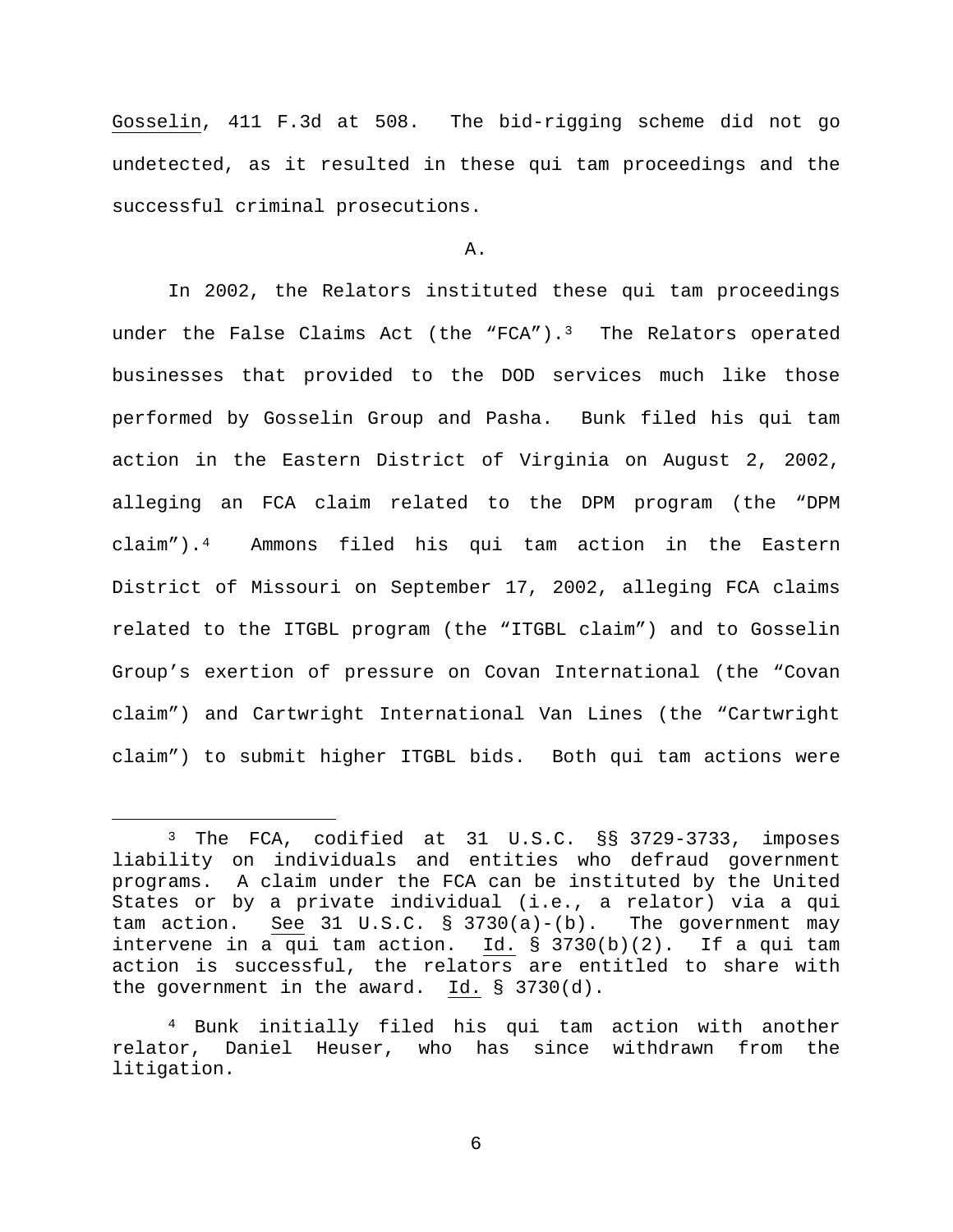commenced under seal, pursuant to 31 U.S.C. § 3730, and remained sealed and pending in the district courts during the criminal proceedings.

#### B.

On November 13, 2003, a grand jury in the Eastern District of Virginia returned a two-count indictment against Gosselin Group and Smet, charging them with conspiracy to restrain trade, in violation of 15 U.S.C. § 1, and conspiracy to defraud the United States, in contravention of 18 U.S.C. § 371. Describing the manner and means of the conspiracy to restrain trade, the two-count indictment specified that Gosselin Group, Smet, and their co-conspirators "participat[ed] in meetings and conversations to discuss and agree upon a strategy to eliminate the prime rates" in specific transportation routes, or channels, "from Germany to the United States for the transportation of military household goods." See Indictment, United States v. Gosselin World Wide Moving, N.V., No. 1:03-cr-00551, at ¶ 16 (E.D. Va. Nov. 13, 2003), ECF No. 19. The indictment further alleged that Gosselin Group and Smet engaged in "written exchanges and other communications" to ensure other freight forwarders would not match the rates set by "a certain coconspirator U.S. freight forwarder" and would cancel any rates lower than the second highest rate in channels from Germany to the United States. Id. The indictment charged the same with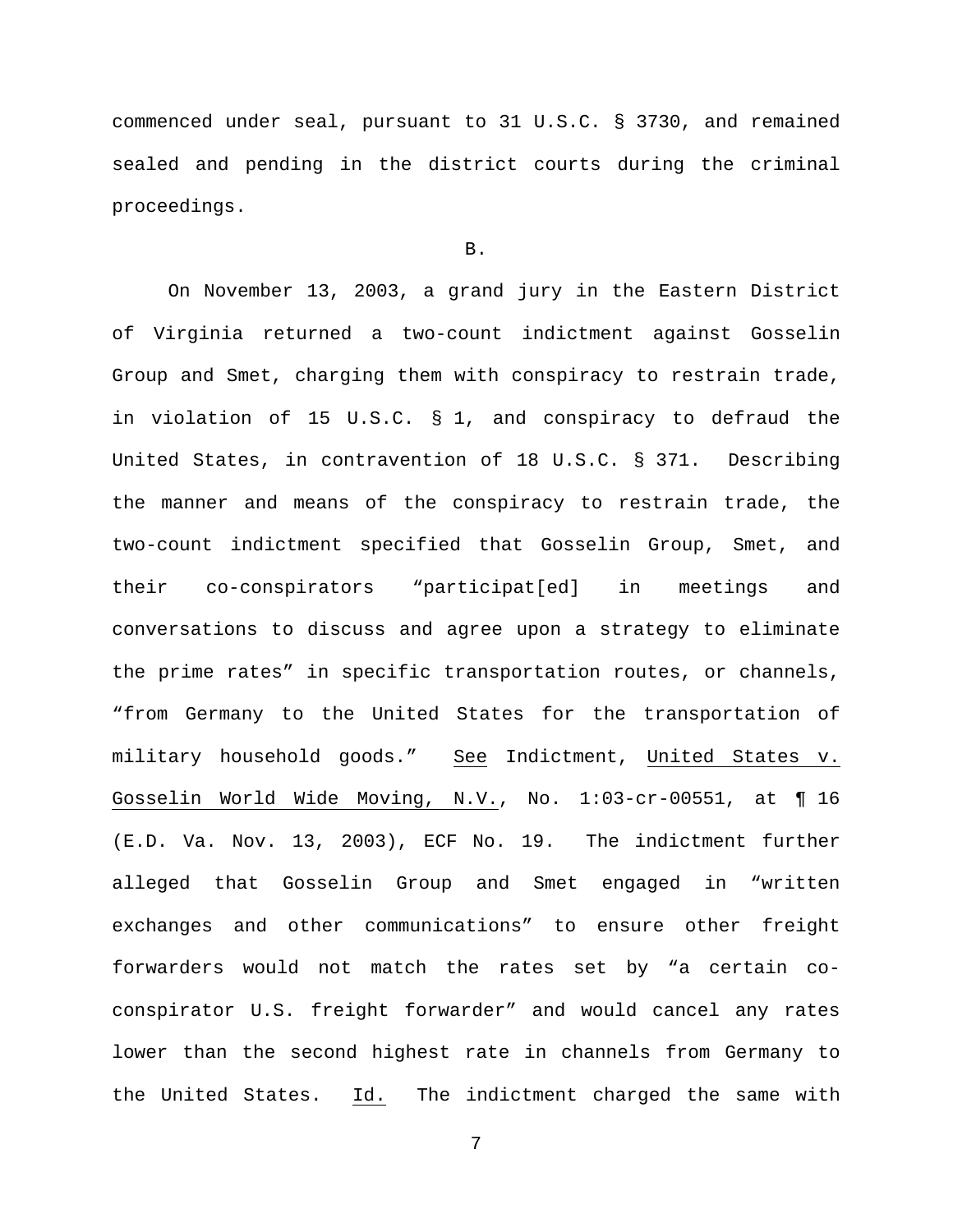respect to the conspiracy to defraud the United States. Id. ¶ 25 (alleging that Gosselin Group and Smet "discussed and agreed upon a strategy to eliminate the prime rates"); see also id.  $\P\P$  26-27.

In February 2004, Gosselin Group and Pasha agreed to be charged and prosecuted by criminal information in the Eastern District of Virginia for those same conspiracy offenses. By plea agreements with the United States Attorney, Gosselin Group and Pasha also agreed to plead guilty to the two charges alleged in the information. Smet, who signed Gosselin Group's plea agreement individually and on behalf of Gosselin Group, thereby escaped further criminal prosecution. That is, as a result of Gosselin Group's plea agreement being consummated, the prosecutors dismissed the indictment theretofore lodged against Gosselin Group and Smet.

Pursuant to its plea agreement, Gosselin Group admitted that, at Smet's urging, Gosselin Group and Pasha had conspired to undermine the ITGBL program's competitive bidding process by preventing "me-too bids," or matching bids, from converging to the prime through rate (i.e., the low bid for a particular route).[5](#page-7-0) To accomplish that objective in particular channels,

<span id="page-7-0"></span> <sup>5</sup> A through rate "is a payment encompassing all the costs involved in a door-to-door move of DOD personnel's household effects." See Gosselin, 411 F.3d at 505.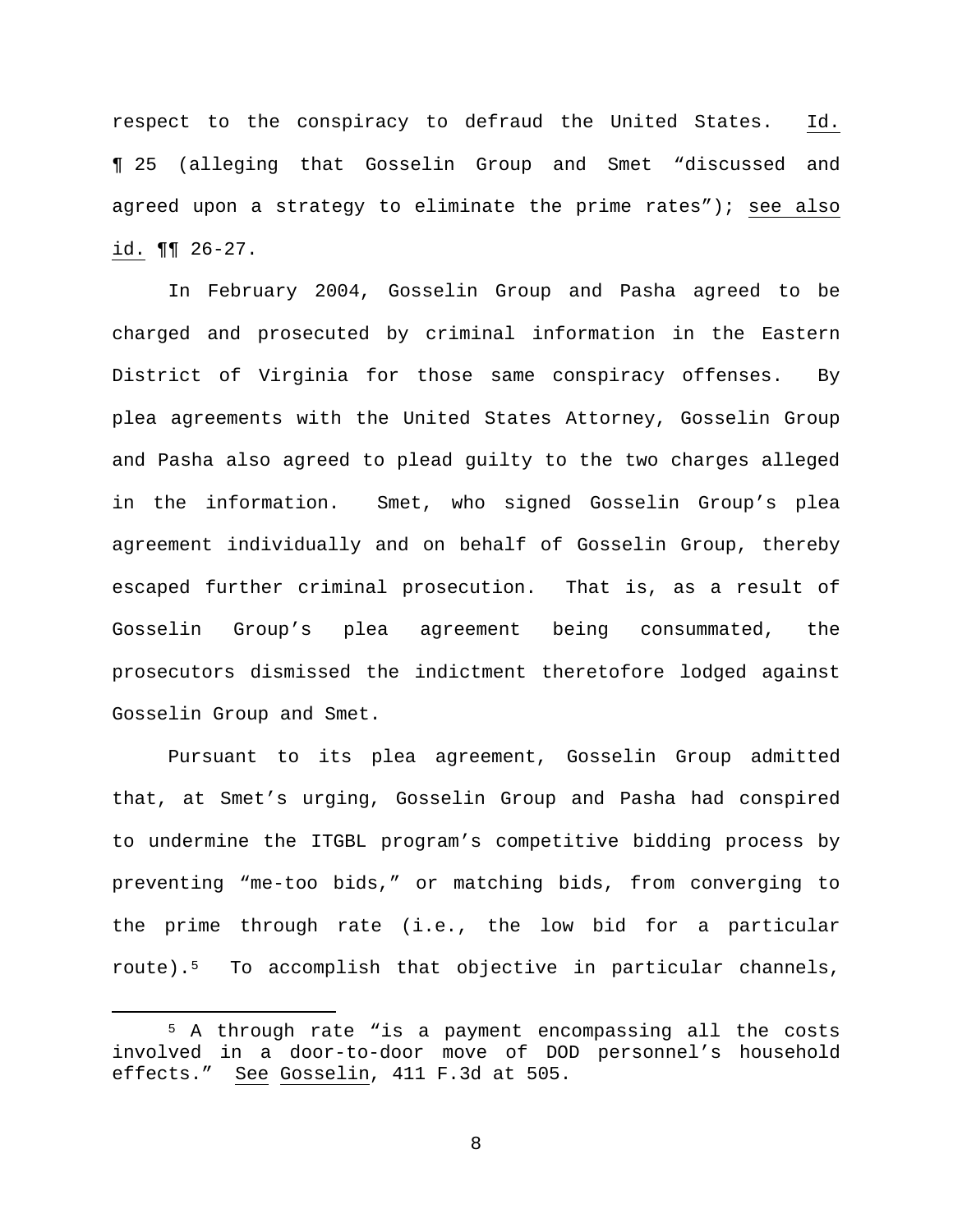"[i]n early January 2002, [Smet] agreed in writing to pay twelve of the largest German moving agents a specified fee," and "[t]he German agents . . . agreed not to handle business from freight forwarders in those channels unless the forwarders submitted metoo bids at the second lowest level . . . or above." See Gosselin, 411 F.3d at 507. Even more, as Smet acknowledged in a writing filed with the district court, Gosselin Group, Pasha, and their co-conspirators had "provided misleading information to DOD personnel in Germany." See Statement of Facts, United States v. Gosselin World Wide Moving, N.V., No. 1:03-cr-00551, at ¶ 31 (E.D. Va. Feb. 19, 2004), ECF No. 93 (the "Statement of Facts").[6](#page-8-0) In the end, the scheme to defraud the DOD was successful and "Gosselin was awarded a contract, effective May 1, 2001, after colluding with its fellow bidders to artificially inflate the packing and loading component of the submitted bids." See Bunk, 741 F.3d at 396. In turn, "Gosselin subcontracted much of the work, in predetermined allocations, to its supposed competitors." Id. As a result of the bid-rigging scheme, "DOD's costs to transport military household goods were

<span id="page-8-0"></span> <sup>6</sup> Pursuant to Gosselin Group's plea agreement, Smet and Gosselin Group "admit[ted] the facts set forth in the [Statement of Facts] and agree[d] that those facts establish[ed] guilt for the [two conspiracy] offenses charged beyond a reasonable doubt." See Plea Agreement, United States v. Gosselin World Wide Moving, N.V., No. 1:03-cr-00551, at 4 (E.D. Va. Feb. 18, 2004), ECF No. 92.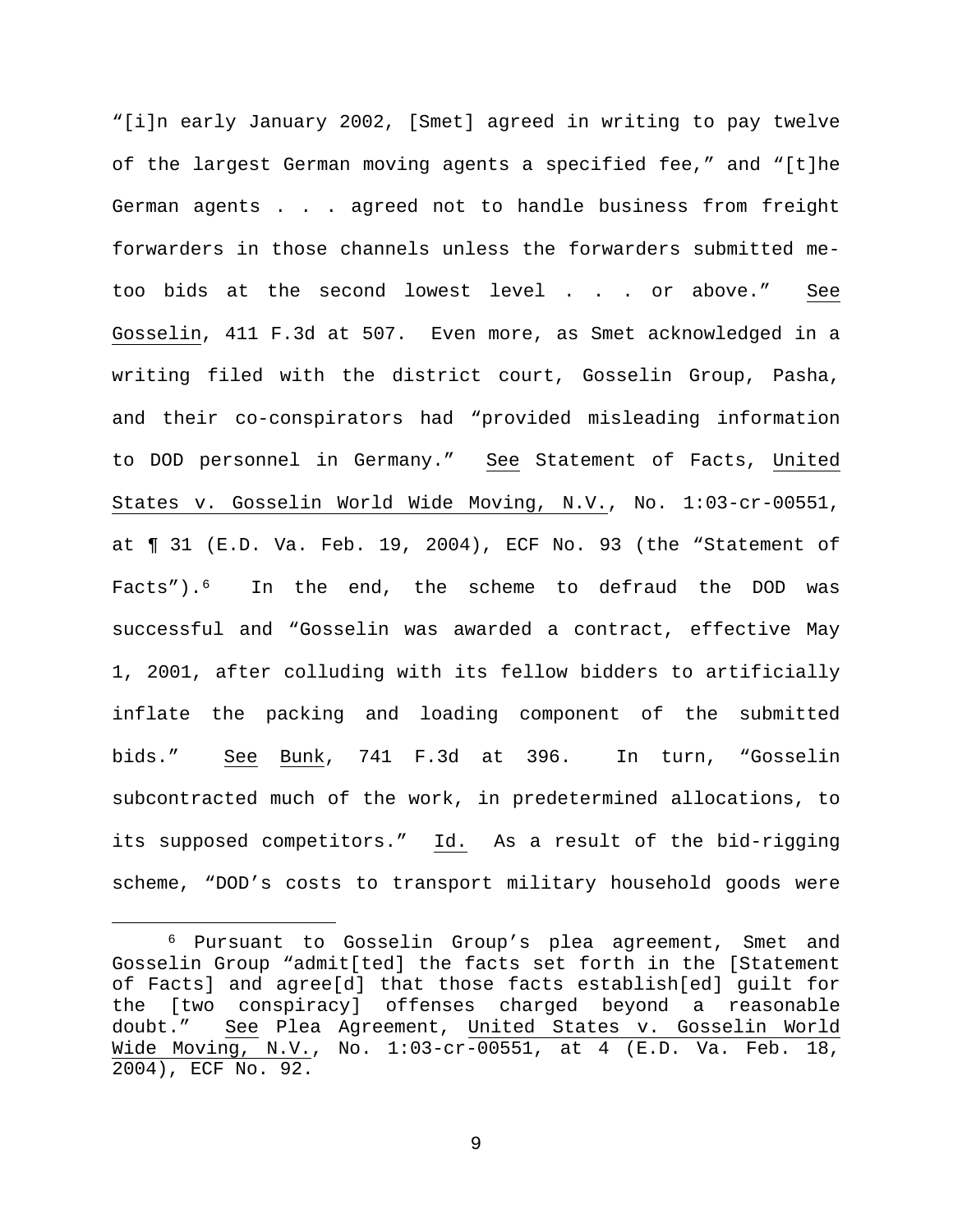greater than they would have been had the shipments moved at the prime through rates." See Statement of Facts ¶ 32.

The guilty pleas of Gosselin Group and Pasha were tendered to and accepted by the district court in Alexandria on February 18, 2004. Pursuant to a separate agreement between Smet and the Army, Smet was barred from doing business with the United States for three years, from March 2004 to March 2007. Soon after that agreement was executed, a so-called United States Management Team was created within Gosselin Group to handle its business in Smet's absence — with the DOD. That team consisted of four Gosselin Group employees: Chief Operating Officer Stephan Geurts Sr., his son Stephan Geurts Jr., plus Timotheus Noppen and Ludi Bokken.

Meanwhile, Gosselin Group and Pasha exercised a reservation under their plea agreements to pursue an immunity claim in the district court, seeking dismissal of both the charges lodged in the information. In that regard, they asserted that their bidrigging scheme was entirely immune from federal prosecution. In August 2004, the district court determined that certain provisions of the Shipping Act immunized Gosselin Group and Pasha from federal prosecution on the antitrust conspiracy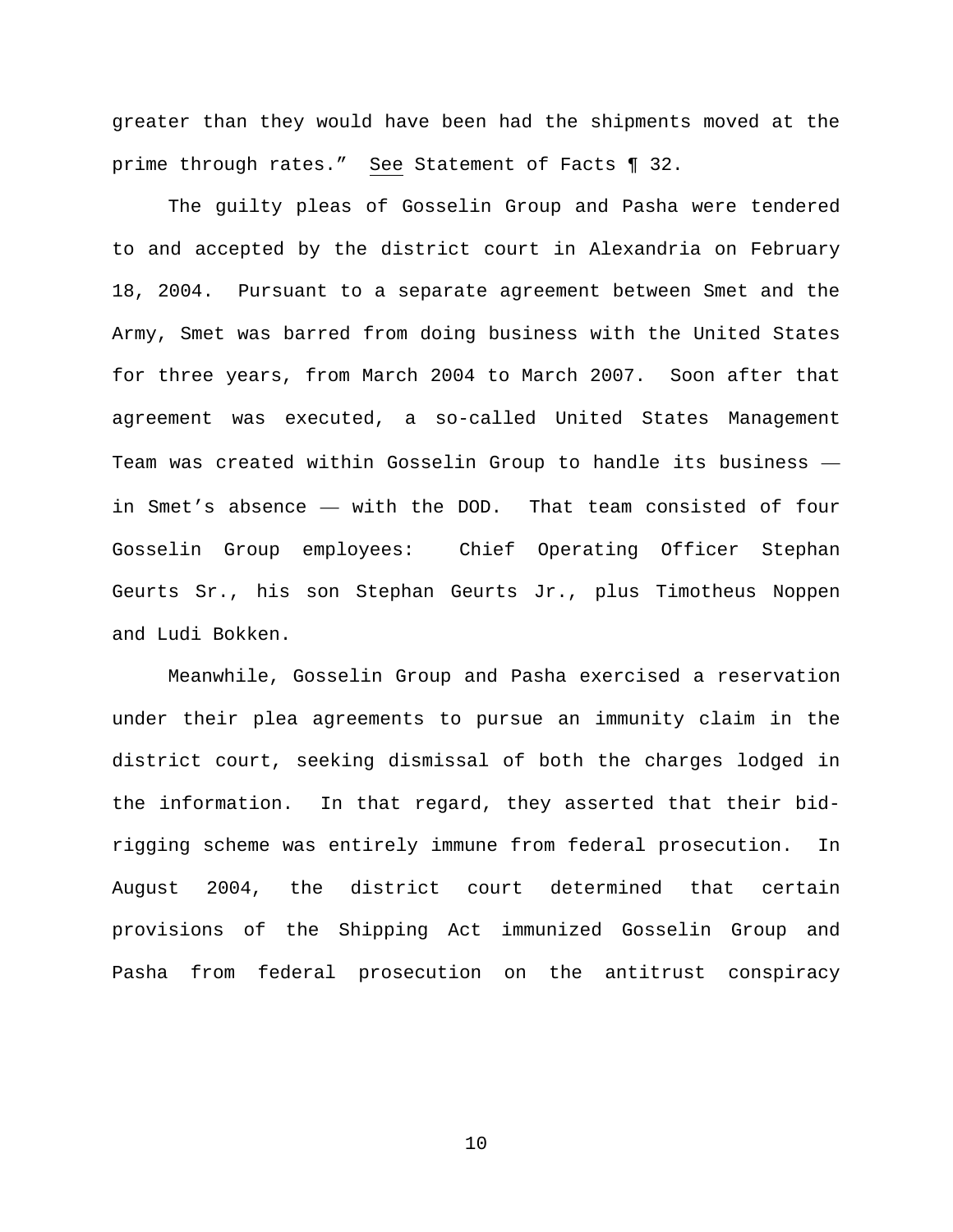offense alleged in the information.[7](#page-10-0) The court also ruled, however, that those defendants possessed no immunity from prosecution on the other charge, the conspiracy to defraud the United States. Gosselin Group and Pasha were therefore sentenced on the conspiracy to defraud offense only.

In 2005, the government successfully appealed to this Court the district court's immunity ruling on the antitrust conspiracy offense. Our decision rejected the proposition that Gosselin Group and Pasha were somehow immune from prosecution on that offense. See Gosselin, 411 F.3d at 505. Concomitantly, we rejected Gosselin Group's and Pasha's cross-appeals seeking immunity from prosecution on the conspiracy to defraud offense. Id. As Judge Wilkinson succinctly explained, "the Shipping Act's immunity provisions afford [the conspirators] no relief from liability for the antitrust violation and conspiracy to defraud they have admitted." Id. Concluding that Gosselin Group and Pasha were not entitled to immunity on either offense, we remanded to the district court for resentencing. Those proceedings were conducted in 2006.

<span id="page-10-0"></span> <sup>7</sup> The immunity provisions of the Shipping Act invoked by Gosselin Group and Pasha were, at the time, 46 U.S.C. app. § 1706(a)(2), 46 U.S.C. app. § 1706(a)(4), and 46 U.S.C. app. § 1706(c)(1). Currently, those provisions of the Shipping Act are codified at 46 U.S.C. § 40307.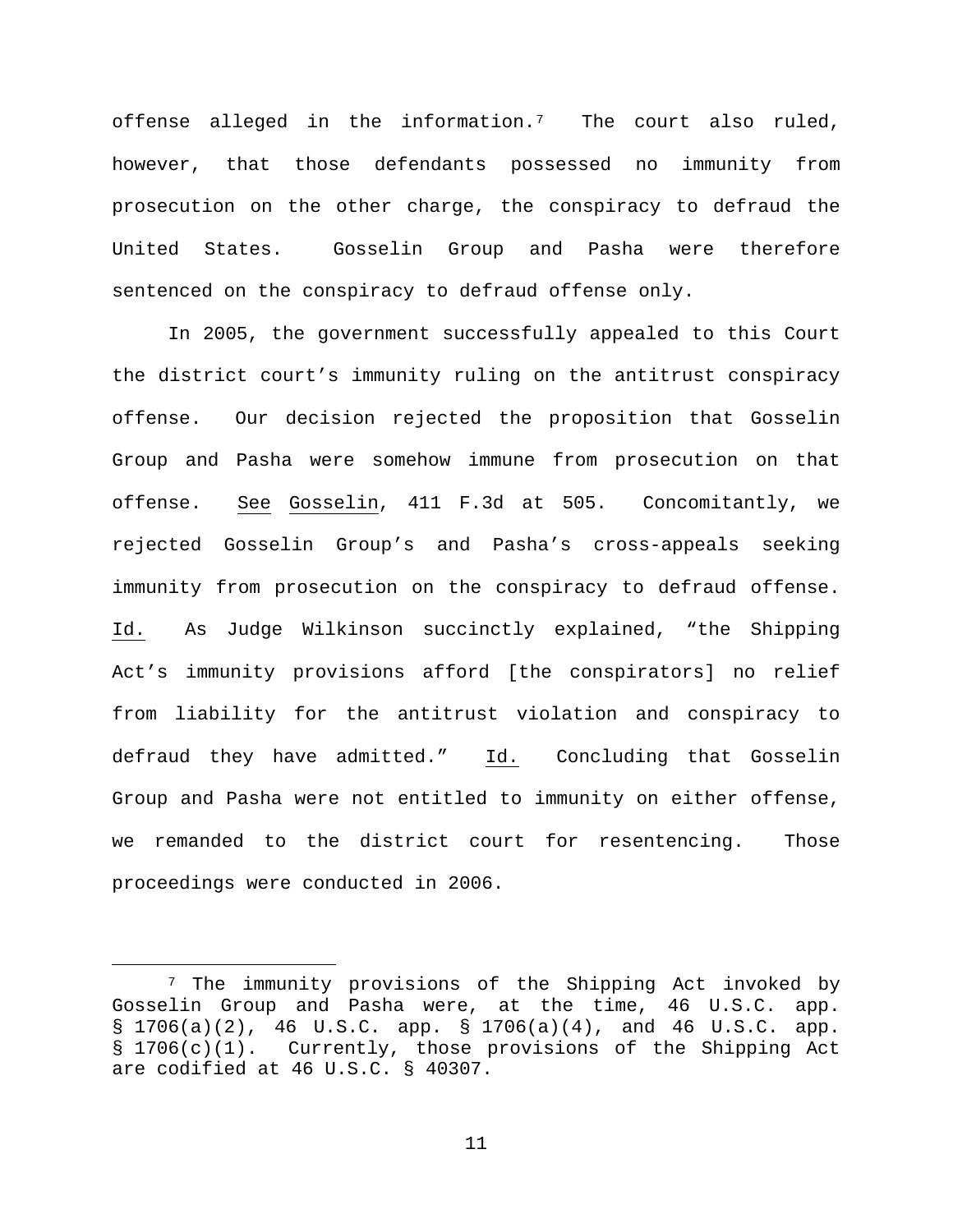In the resentencing proceedings, the district court imposed a \$6,000,000 fine on Gosselin Group for its offenses. It imposed two separate \$4,600,000 fines on Pasha — one for each count — for an aggregate fine of \$9,200,000. The court also ordered both Gosselin Group and Pasha to make restitution to the DOD for losses suffered by the MTMC, in the sum of \$865,000.

### C.

In September 2006, with the criminal proceedings concluded, the Department of Justice (the "DOJ") gave the Gosselin defendants notice of the two pending qui tam actions. The DOJ lawyers detailed the false claims and bid-rigging evidence underlying the qui tam actions to the lawyers for the Gosselin defendants and advised them that the United States might intervene. Shortly thereafter, in January 2007, the DOJ communicated a settlement demand to the Gosselin defendants.

After completion of the criminal proceedings and with the civil qui tam proceedings just beginning, Smet was completely "fed up" with the DOJ and the DOD — a sentiment he expressed to Geurts Jr. See J.A.  $637.^8$  $637.^8$  As Smet further explained to Noppen, his frustration arose from the "whole criminal case and everything around it." Id. at 675; see also, e.g., id. at 427

<span id="page-11-0"></span> <sup>8</sup> Citations herein to "J.A. \_\_\_" refer to the contents of the Joint Appendix filed by the parties in this appeal.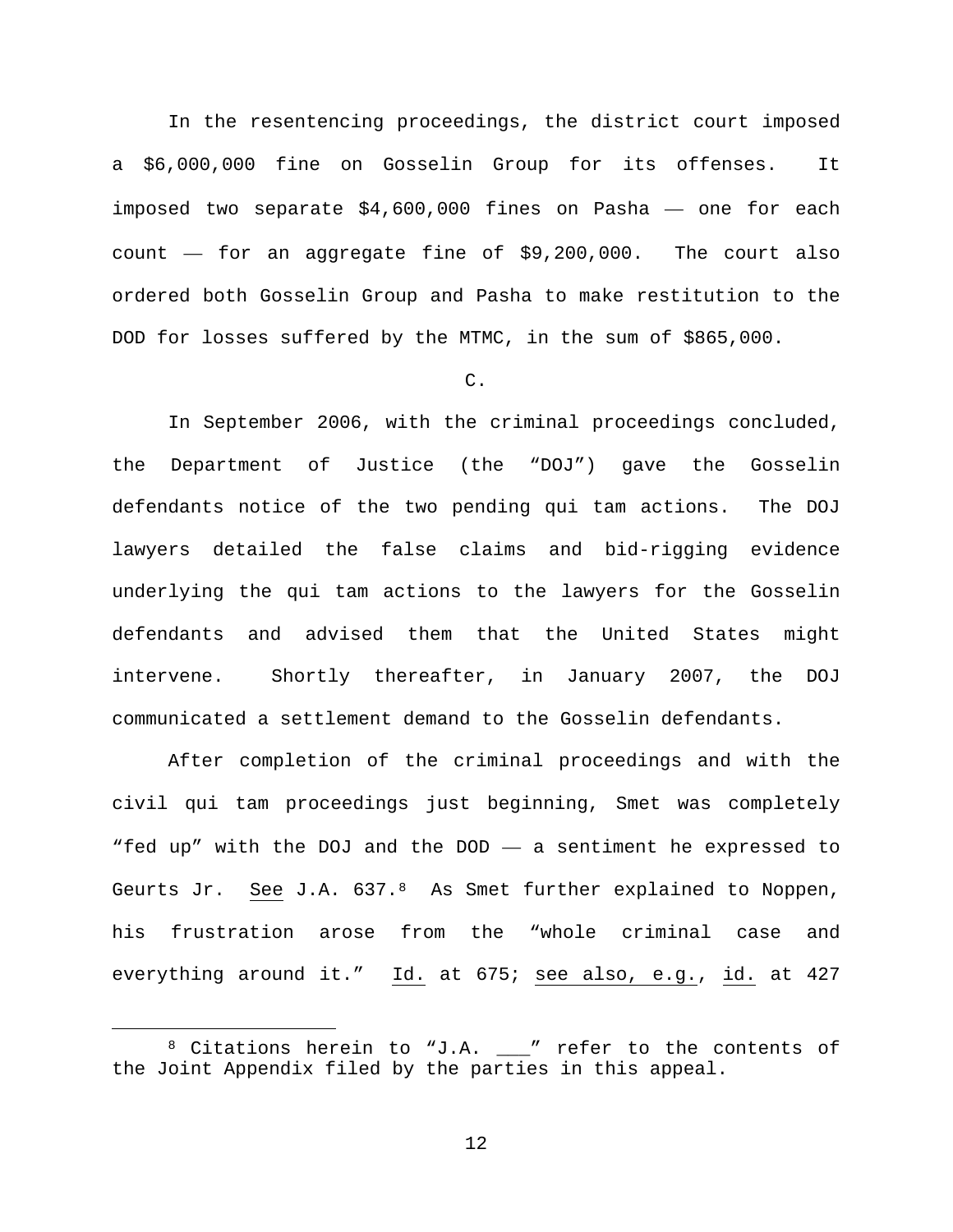("[Smet] was really fed up with all those chasings towards his person . . . ."). Smet thus approached Jan Lefebure, who worked as Managing Director of International Freight Forwarding Service (which handled Gosselin Group's commercial exports), with a proposal to move Gosselin Group's business with the United States into the hands of another business entity.

Lefebure owned a corporation called Brabiver, which was described by Geurts Jr. as a "company doing nothing." See J.A. 640. Notably, however, and helpful to Smet, Brabiver owned "a license for transportation or freight forwarding." Id. Smet proposed to Lefebure a scheme "to reopen [Brabiver], and to put his [i.e., Gosselin Group's] . . . government contracts into it." Id. at 426.

Joining Lefebure as principals in the Brabiver venture, as orchestrated by Smet, were Noppen, Geurts Jr., and Rene Beckers — all of whom were employed by Gosselin Group or one of its subsidiaries. On June 27, 2007, in order to carry out Smet's scheme and to capitalize Brabiver, Smet made several interestfree loans to the four principals, totalling approximately €100,000.[9](#page-12-0) Noppen, Geurts Jr., and Beckers each received loans from Smet of more than €24,000. Lefebure received an initial

<span id="page-12-0"></span><sup>9</sup> As of June 27, 2007,  $\in$ 100,000 was equal to approximately \$134,000. See Foreign Exchange, N.Y. Times, June 27, 2007, at See Foreign Exchange, N.Y. Times, June 27, 2007, at C12.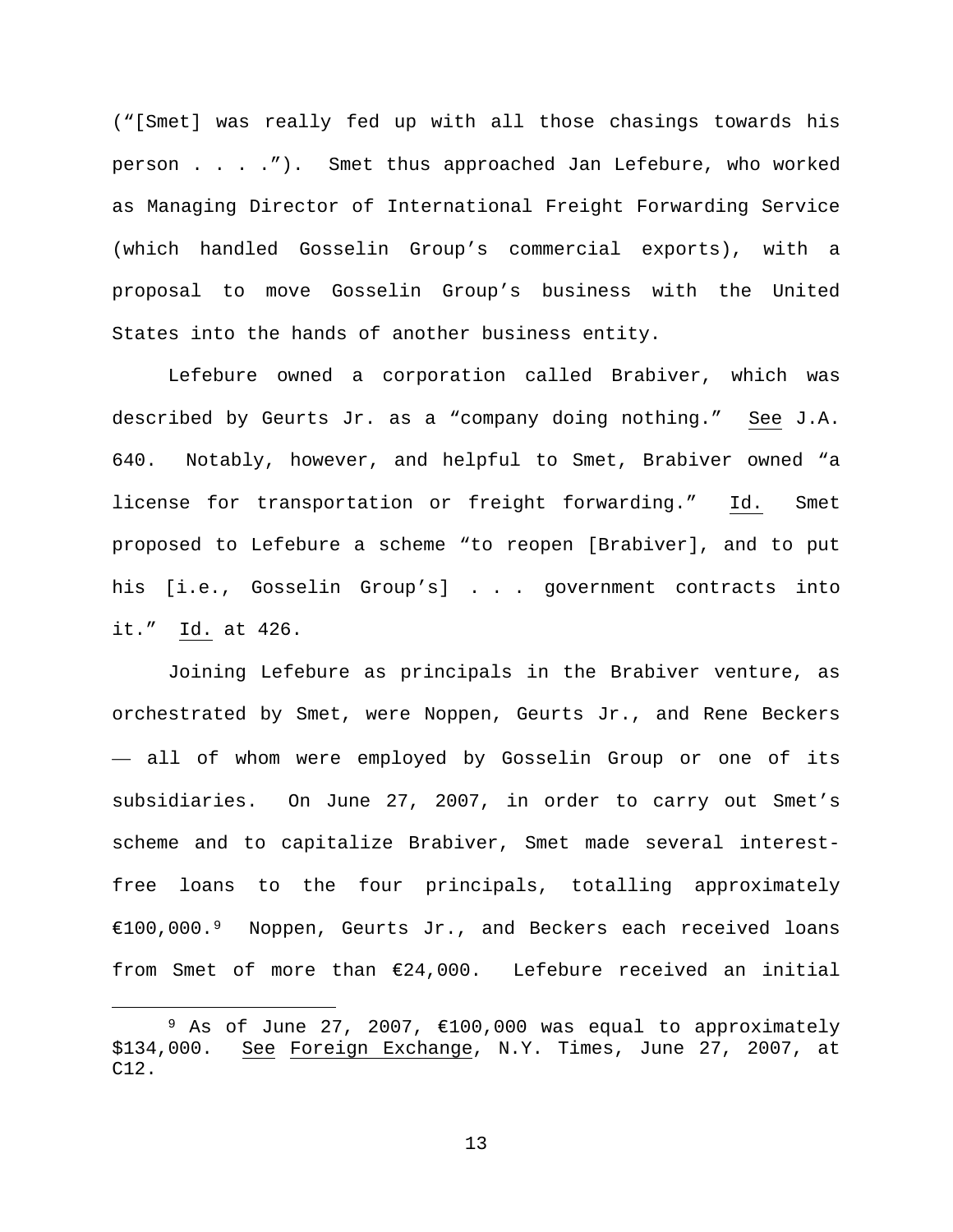loan of more than €16,000, which was later increased to more than €27,000. Notably, those interest-free loans were not secured in any way. Each loan was repayable on Smet's demand, but no demands were ever made.

On June 28, 2007, at their first and only shareholder meeting, Smet's hand-picked principals used the foregoing loans to purchase shares in and to formalize Brabiver's resurgence as GovLog — a new name selected by Smet himself. The next day, June 29, 2007, GovLog and Gosselin Group entered into a series of agreements, memorialized by contracts prepared by Smet's attorneys and presented by Smet to the GovLog principals. Two of the agreements transferred Gosselin Group's business with the DOD to GovLog, and three other agreements committed GovLog to exclusively use the services of Gosselin Group and its related entities to perform the DOD contracts.

In exchange for Gosselin Group's business with the DOD, GovLog paid nothing at the time. Instead, GovLog promised Gosselin Group a percentage of its future net revenues. The agreements transferring Gosselin Group's business with the DOD to GovLog defined those net revenues as "all of those revenues received by GovLog . . . minus the amount of the [services] invoiced by [Gosselin Group] to GovLog in connection with" the services provided to GovLog by Gosselin Group and its subsidiaries. See J.A. 832 (emphasis omitted) (regarding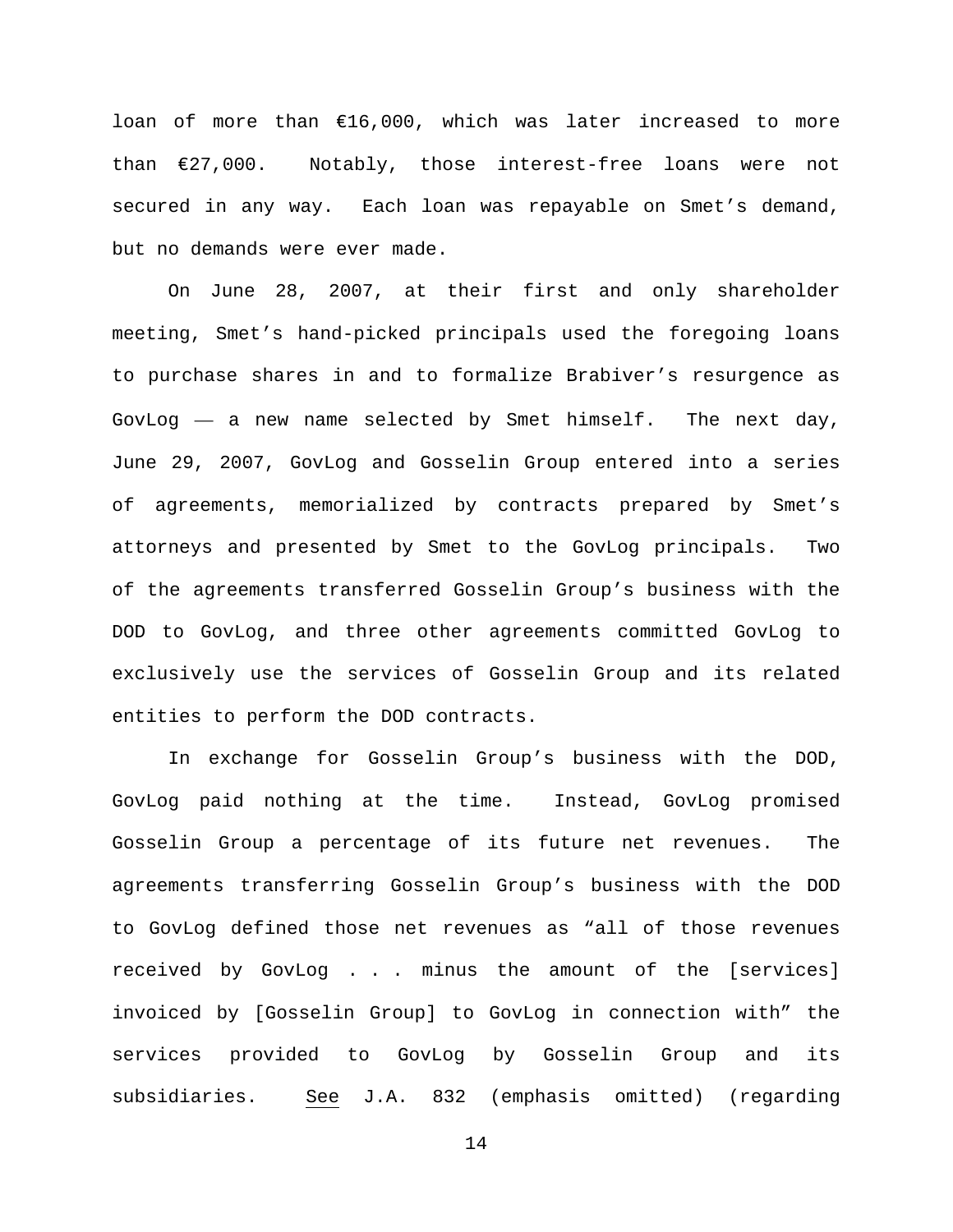facility services); see also id. at 839 (regarding support services). The terms of the various agreements were not even negotiated; rather, they were all dictated by Smet. After Smet's lawyers prepared the agreements, Smet simply handed them to Lefebure, who signed each on behalf of GovLog.

At no point during the implementation of the GovLog scheme did Gosselin Group consider selling or seek to sell its business interests to any entity other than GovLog. Manned with only about twenty employees — all but one of whom joined GovLog from Gosselin Group — GovLog began its DOD shipping operations on behalf of Gosselin Group on July 1, 2007.

Thereafter, the sole business of GovLog was signing contracts with the DOD and arranging shipping services for the DOD. It did not, as Lefebure said, actually do any shipping. As Lefebure testified:

Q. . . . . Other than making the arrangements for these movements of household goods, does [GovLog] provide any other services?

A. For the time being, no.

See J.A. 751. Although GovLog contracted with the DOD and GovLog's carriers to perform shipping services, Gosselin Group continued to perform nearly all those services. GovLog did not have its own warehousing facilities; it leased warehousing facilities from Gosselin Group. GovLog owned nothing except a couple of automobiles, a chair, and a table.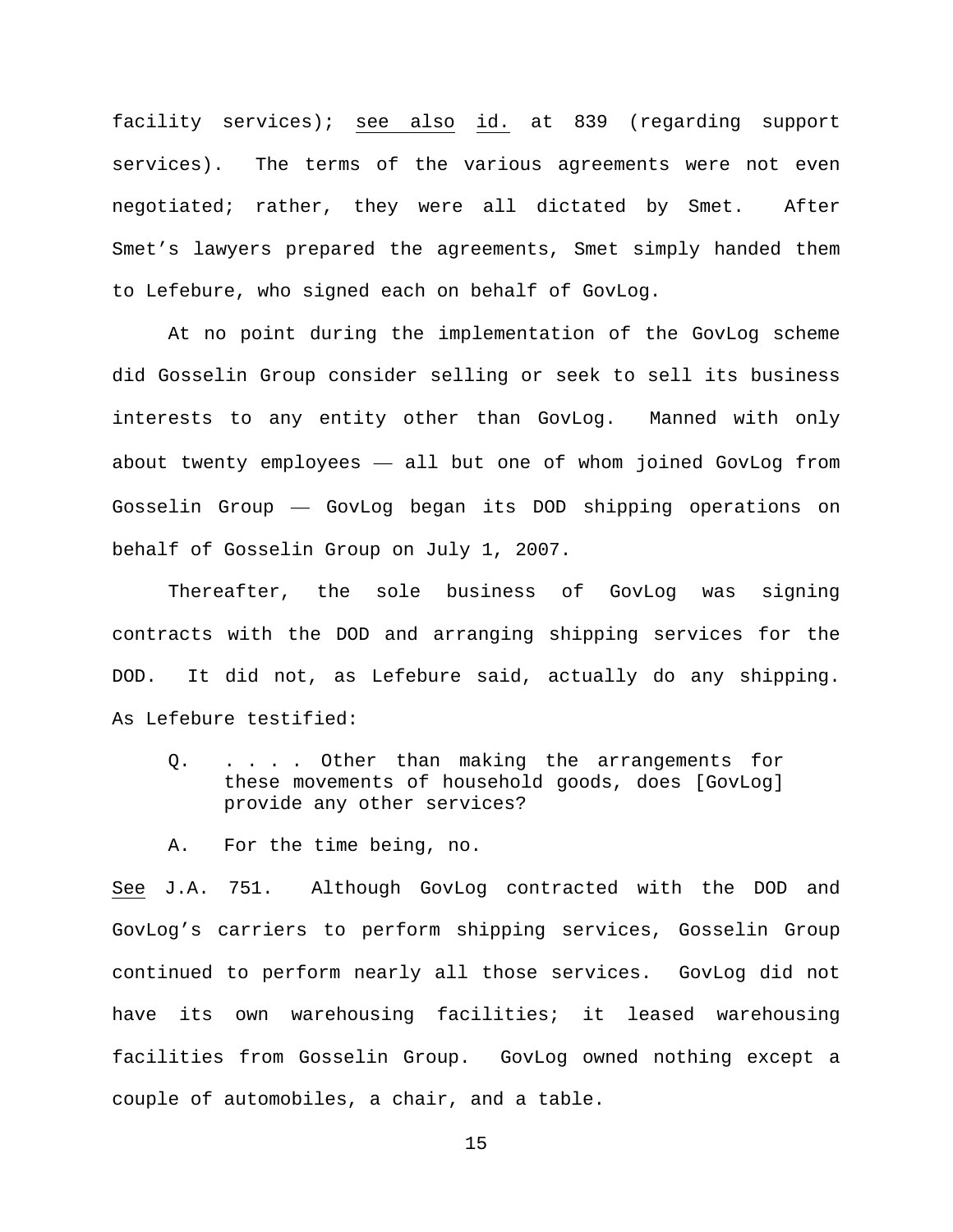GovLog earned no net revenues, as defined by its agreements with Gosselin Group, during the 2007 or 2008 fiscal years. As a result, GovLog was not obligated to pay any funds to Gosselin Group in exchange for Gosselin Group's business with the DOD. GovLog, however, paid Gosselin Group for the leased warehouse facilities and other Gosselin Group services. In other words, as a representative of GovLog succinctly explained, "the money that's going to GovLog is actually ending up being paid to Gosselin." See J.A. 1322.

D.

Meanwhile, on November 7, 2007, Ammons's qui tam action was transferred from the Eastern District of Missouri to the Eastern District of Virginia, where Bunk's qui tam action remained pending. The two qui tam suits were thereafter consolidated. In 2008, after GovLog was formed, the district court ordered the Relators' complaints unsealed. On July 18, 2008, Ammons's qui tam complaint was superseded by the government's Complaint in Intervention. See 31 U.S.C. § 3730(b)(2) ("The Government may elect to intervene and proceed with the action . . . ."). The government did not, however, intervene in Bunk's qui tam suit.[10](#page-15-0)

<span id="page-15-0"></span> <sup>10</sup> Although Relator Ammons became a subordinated party upon the government's intervention in his qui tam action, he nevertheless maintained his status as a plaintiff. See 31 U.S.C. § 3730(c)(1) ("[The person bringing the action] shall have the right to continue as a party to the action  $\dots$ ...... (Continued)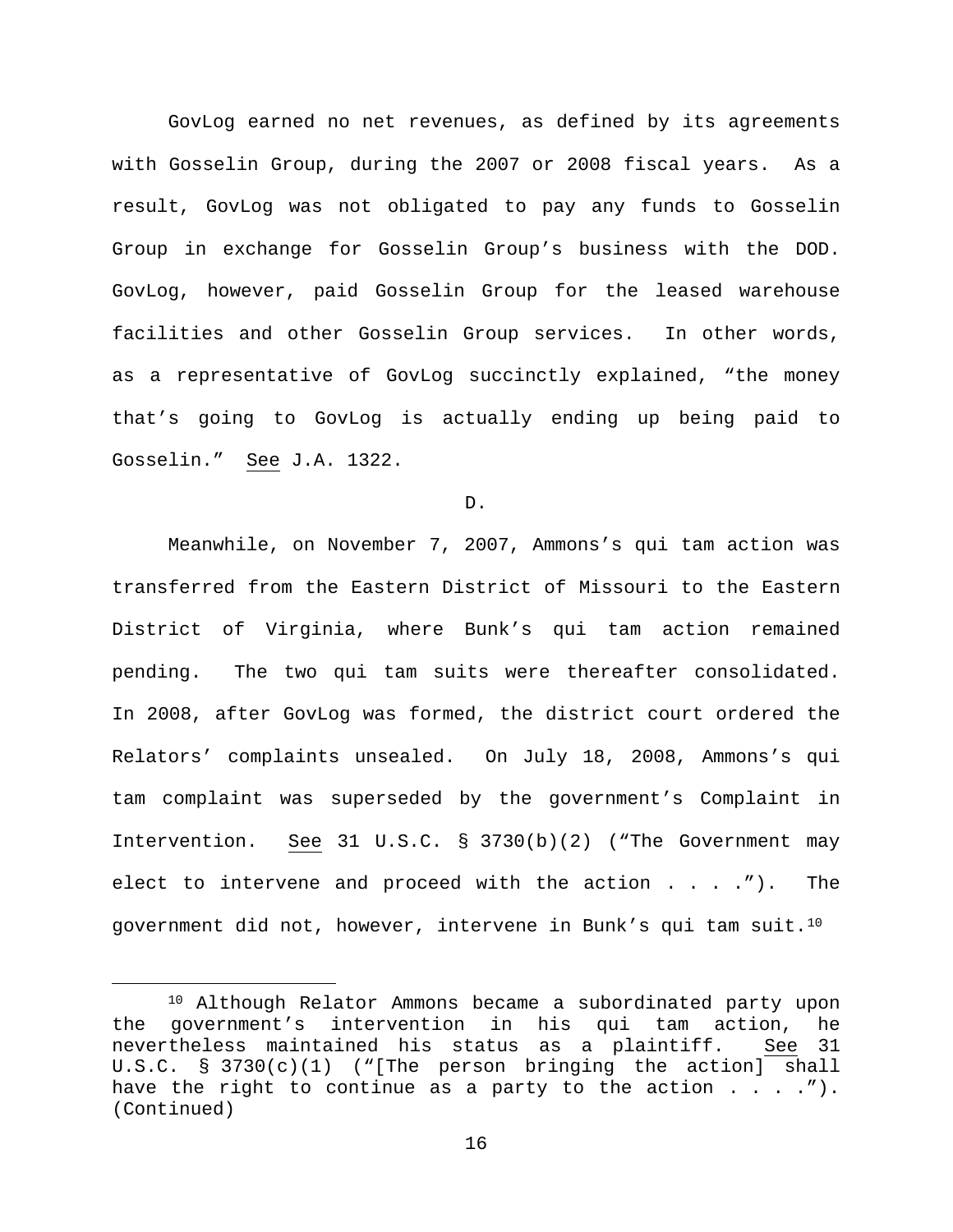In its Complaint in Intervention, the government named GovLog as a defendant, alleging that GovLog was "a successor/transferee in interest of Gosselin [Group]." See Compl. Int. ¶ 15. On October 2, 2008, Bunk filed his Second Amended Complaint, which also included GovLog as a named defendant and alleged a successor corporation liability claim against GovLog. In December 2009, Bunk amended his complaint again, filing his operative Third Amended Complaint (the "Bunk Complaint").

The Bunk Complaint "pleaded various FCA theories of liability against [the Gosselin defendants] and others. Suing in his individual capacity, Bunk joined several additional claims, including a 42 U.S.C. § 1985 claim . . . and state law claims." See Bunk, 741 F.3d at 398-99 (citations omitted). As we observed in Bunk, however, only his DPM claim was not superseded by the government's Complaint in Intervention:

Although the government did not intervene in the Bunk proceeding, the district court determined that all of<br>Bunk's claims had nonetheless been effectively Bunk's claims had nonetheless been<br>superseded by the [government's Co [government's Complaint in Intervention], except for Count II of the Bunk

Ĩ.

Bunk's status did not change as a result of the government's intervention in Ammons's action. See id.  $\S$  3730(c)(3) ("If the Government elects not to proceed with the action, the person who initiated the action shall have the right to conduct the action.").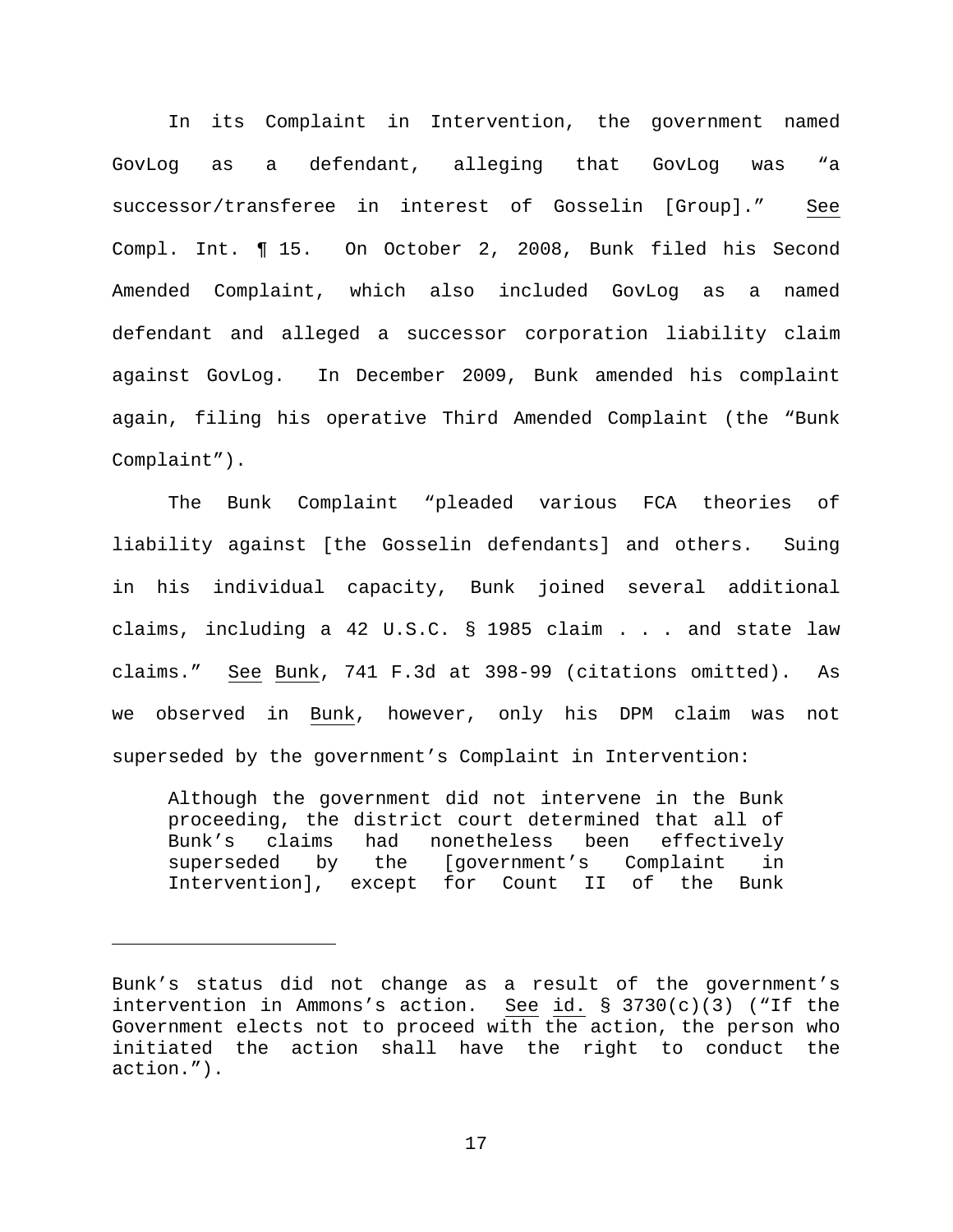Complaint, which sought recovery under the FCA for Gosselin's actions in connection with the DPM scheme.

Id. at 399 n.8; see also Bunk Compl. ¶ 148 (alleging that the Gosselin defendants "knowingly made, used, or caused to be used a false record or statement to get a false claim paid or approved by the United States Government"). By incorporating and realleging a substantial portion of the Bunk Complaint, see Bunk Compl. ¶ 147, Count II of the Bunk Complaint alleged the successor corporation liability contention in the following terms:

The transaction between [GovLog] and [Gosselin Group] is, knowingly, a sham transaction for inadequate consideration through which Gosselin Group . . . and/or its operating subsidiaries still profit through their business interests in shipping related to U.S. Government markets and that transaction is designed to hinder, delay and/or defraud Relators as a potential judgment creditor.

Id. ¶ 30.

On May 11, 2011, after the government and the Relators had moved for summary judgment on the issue of whether GovLog was liable as a successor corporation of Gosselin Group, the district court severed the claims against GovLog from those against the Gosselin defendants. The court then proceeded to conduct a trial, seeking to first resolve the claims against the Gosselin defendants.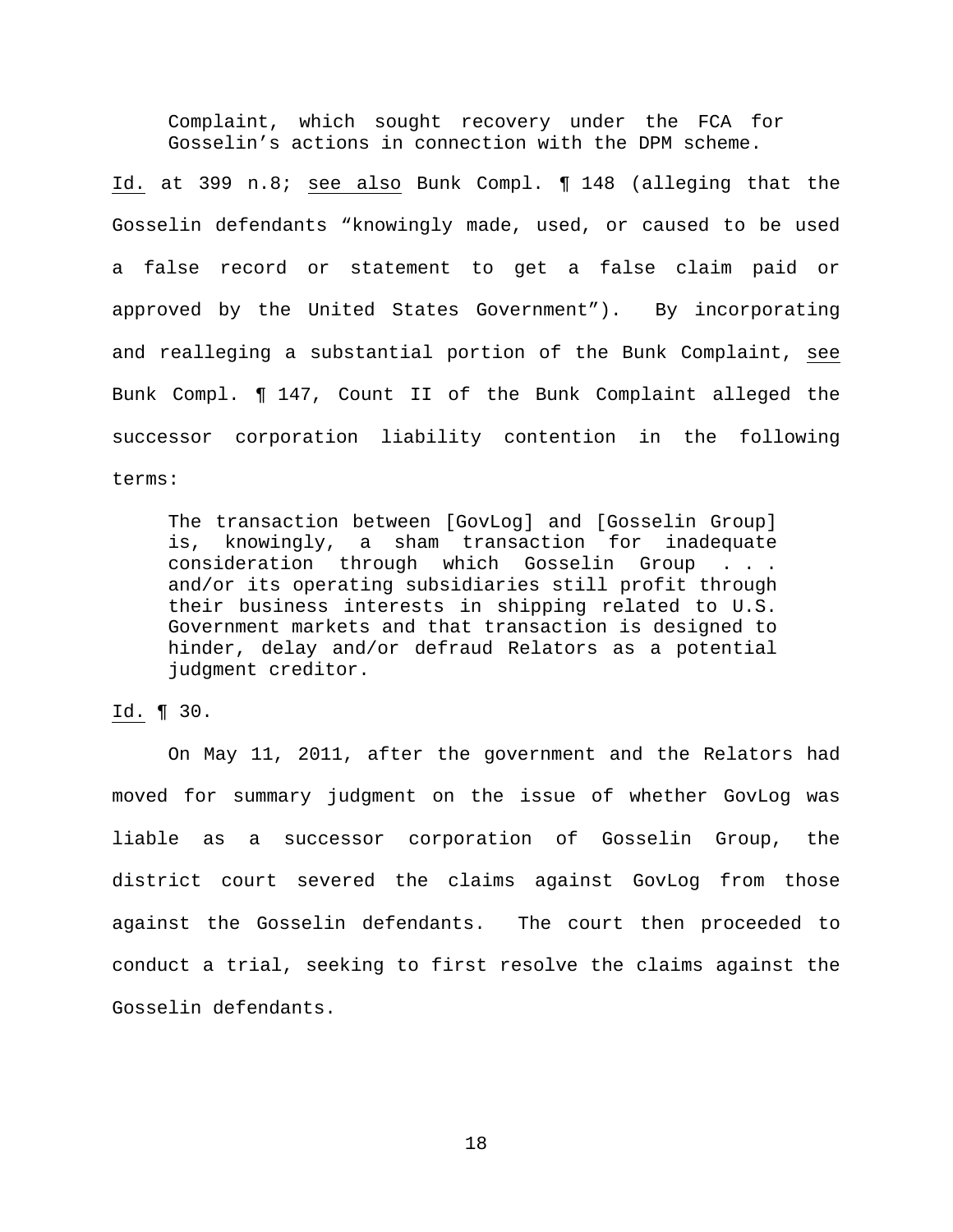The jury trial on the DPM, ITGBL, and Covan claims against the Gosselin defendants began in Alexandria on July 18, 2011.[11](#page-18-0) At the close of the government's case, on July 28, 2011, the district court awarded judgment as a matter of law to the Gosselin defendants on the ITGBL claim. The DPM and Covan claims were submitted to the jury, and on August 4, 2011, the jury returned a verdict against the Gosselin defendants on the DPM claim and in favor of the Gosselin defendants on the Covan claim.

With respect to the DPM scheme, the trial evidence established that the Gosselin defendants had submitted 9,136 false invoices to the DOD. Each of those false claims authorized the imposition of a minimum civil penalty of \$5,500. As we explained in our Bunk decision, the "imposition of no more than the statutory minimum . . . would have resulted in a cumulative penalty just in excess of \$50 million." See 741 F.3d at 401. Nevertheless, the district court did not impose any civil penalties, ruling that such an award would be unconstitutionally punitive in violation of the Excessive Fines Clause of the Eighth Amendment. Id.

<span id="page-18-0"></span><sup>&</sup>lt;sup>11</sup> Before the 2011 jury trial began, the district court granted partial summary judgment to the government on the Cartwright claim against the Gosselin defendants. See Bunk, 741 F.3d at 399-400.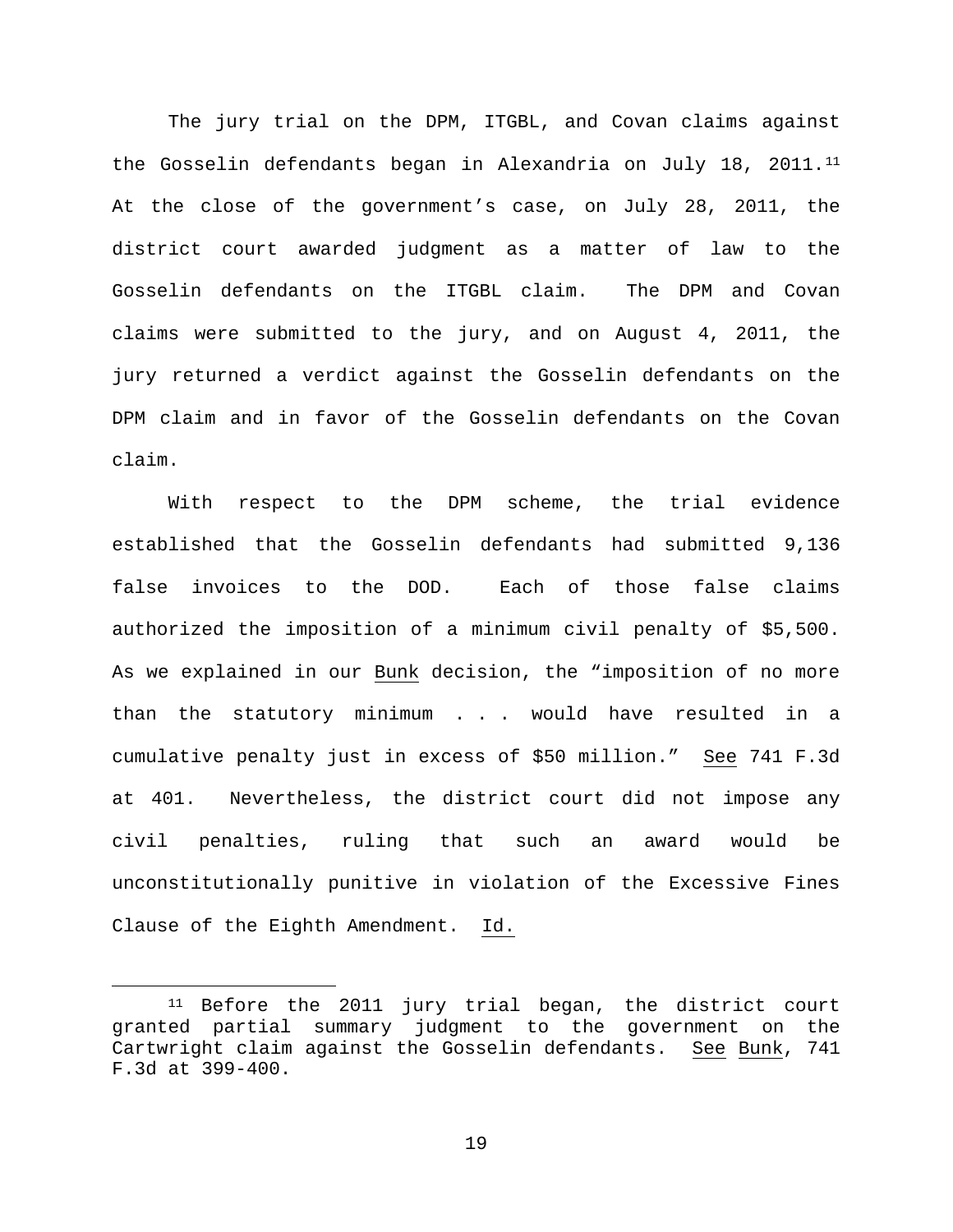Both the government and the Relators appealed, and the Gosselin defendants cross-appealed. Bunk challenged the district court's denial of civil penalties in relation to the DMP claim; the government challenged the court's award of judgment to the Gosselin defendants on the ITGBL claim; and the Gosselin defendants argued that Bunk lacked standing to sue. After rejecting the Gosselin defendants' standing argument, we directed the court to amend its civil penalties judgment and to award \$24,000,000 in civil penalties to Bunk on the DPM claim. See Bunk, 741 F.3d at 404-05, 411. We explained that such an award was not unconstitutionally excessive under the Eighth Amendment, and specified that the award "appropriately reflects the gravity of Gosselin's offenses and provides the necessary and appropriate deterrent effect going forward." Id. at 409. Finally, we vacated the court's entry of judgment in favor of the Gosselin defendants on the ITGBL claim. Id. at 411. We thus remanded the matter for further proceedings.  $12$ 

#### E.

In additional Bunk remand proceedings, with the claims against the Gosselin defendants having been resolved, the

<span id="page-19-0"></span> <sup>12</sup> On August 1, 2014, during the remand proceedings in the district court, a jury in Alexandria returned a verdict in favor of the government on the ITGBL claim. On December 24, 2014, however, the district court granted the Gosselin defendants' renewed motion for judgment on that claim.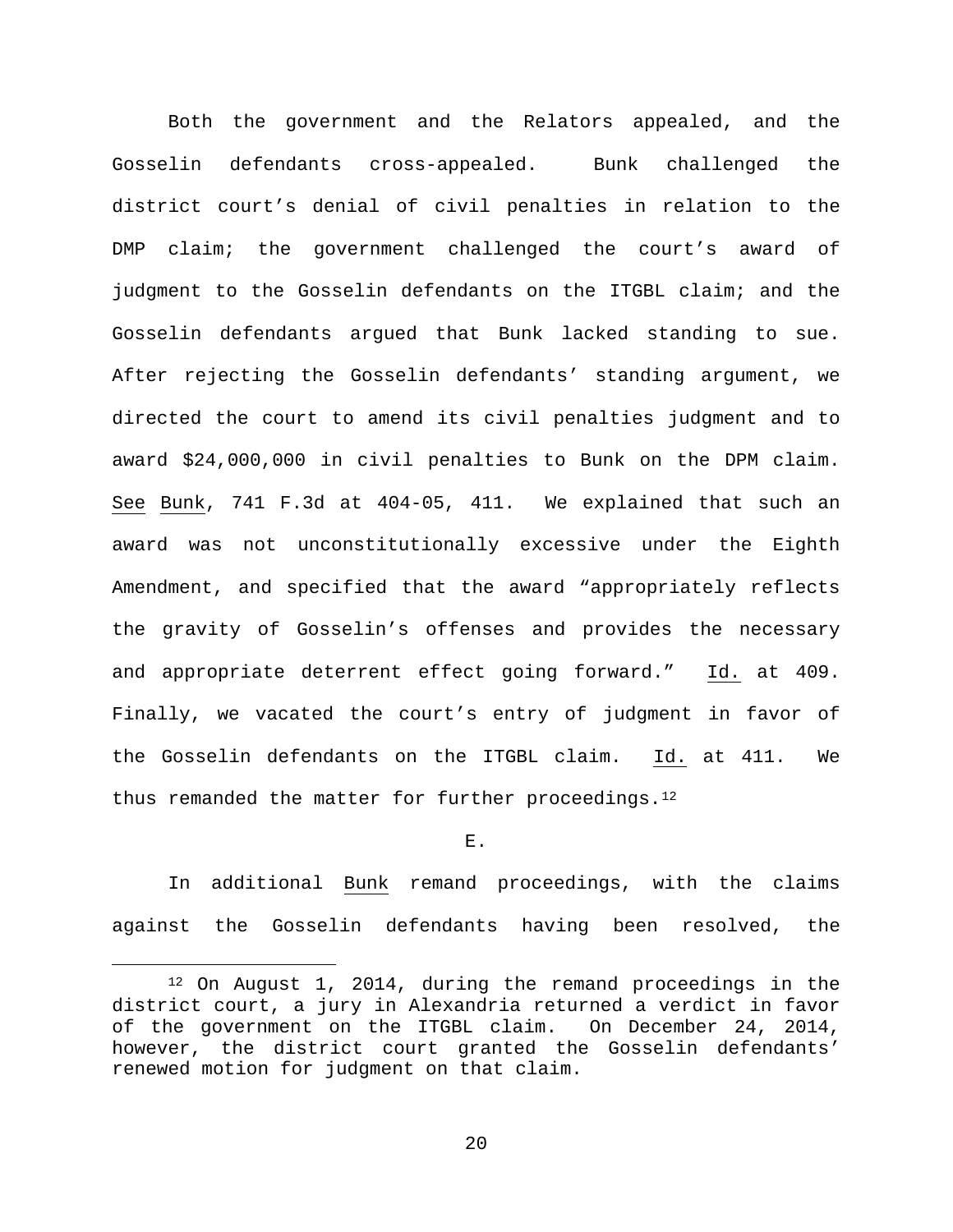district court turned to the successor corporation liability claims that were pending against GovLog. In that regard, the court initially focused on identifying the applicable legal test for a successor corporation liability claim. The Relators requested that the court apply the substantial continuity test enunciated by this Court in United States v. Carolina Transformer Co., 978 F.2d 832 (4th Cir. 1992), as an expansion of traditional common law principles. GovLog contended, however, that use of the substantial continuity test was foreclosed by the Supreme Court's 1998 decision in United States v. Bestfoods, 524 U.S. 51 (1998). On September 12, 2014, the district court agreed with GovLog and ruled that application of Carolina Transformer's substantial continuity test in the context of the FCA would be inconsistent with Bestfoods. As a result, the court decided that only traditional common law principles would govern the issue of GovLog's liability as a successor corporation. The court then invited the parties to renew and litigate their motions for summary judgment.

Relying on a fraudulent transaction theory of successor corporation liability under the common law, the Relators and the government, on November 3, 2014, sought summary judgment with respect to the successor corporation liability claims. GovLog then cross-moved for summary judgment, also asking for judgment on the pleadings. In support of its request for judgment on the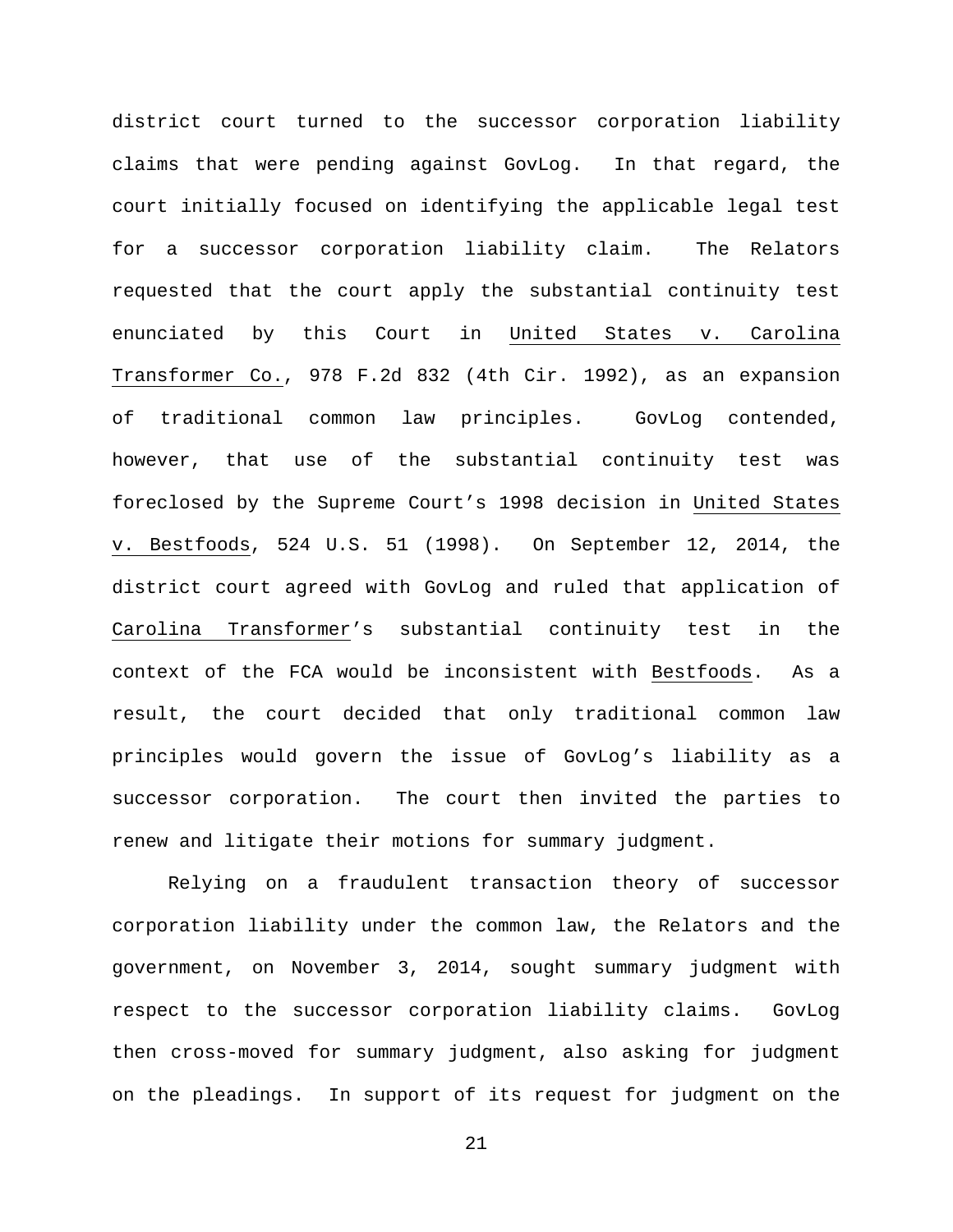pleadings, GovLog maintained that the government's Complaint in Intervention and Count II of the Bunk Complaint failed to properly allege that GovLog was liable as a successor corporation to Gosselin Group. In its summary judgment request, GovLog cast the fraudulent transaction theory posited by the government and the Relators as entirely speculative, arguing that the evidence was insufficient to create any material issues of fact, thereby entitling GovLog to summary judgment.

On December 23, 2014, the district court granted judgment to GovLog, utilizing two theories. See Decision 2-3. The Decision first concluded that neither complaint had properly alleged that GovLog was liable as a successor corporation to Gosselin Group under any recognized legal theory. Alternatively, the court concluded that GovLog was entitled to summary judgment for want of a genuine dispute of material fact. Indeed, the court ruled that the various transactions between Gosselin Group and GovLog were not shown to have been pursued with a fraudulent intention. In the court's view, there was simply "no evidence sufficient to establish any of the recognized 'badges of fraud'" with respect to the creation and operation of GovLog. Id. at 9.

The district court observed that Gosselin Group "had an absolute right to end its direct contractual relationship with the American carriers and there was nothing that could be deemed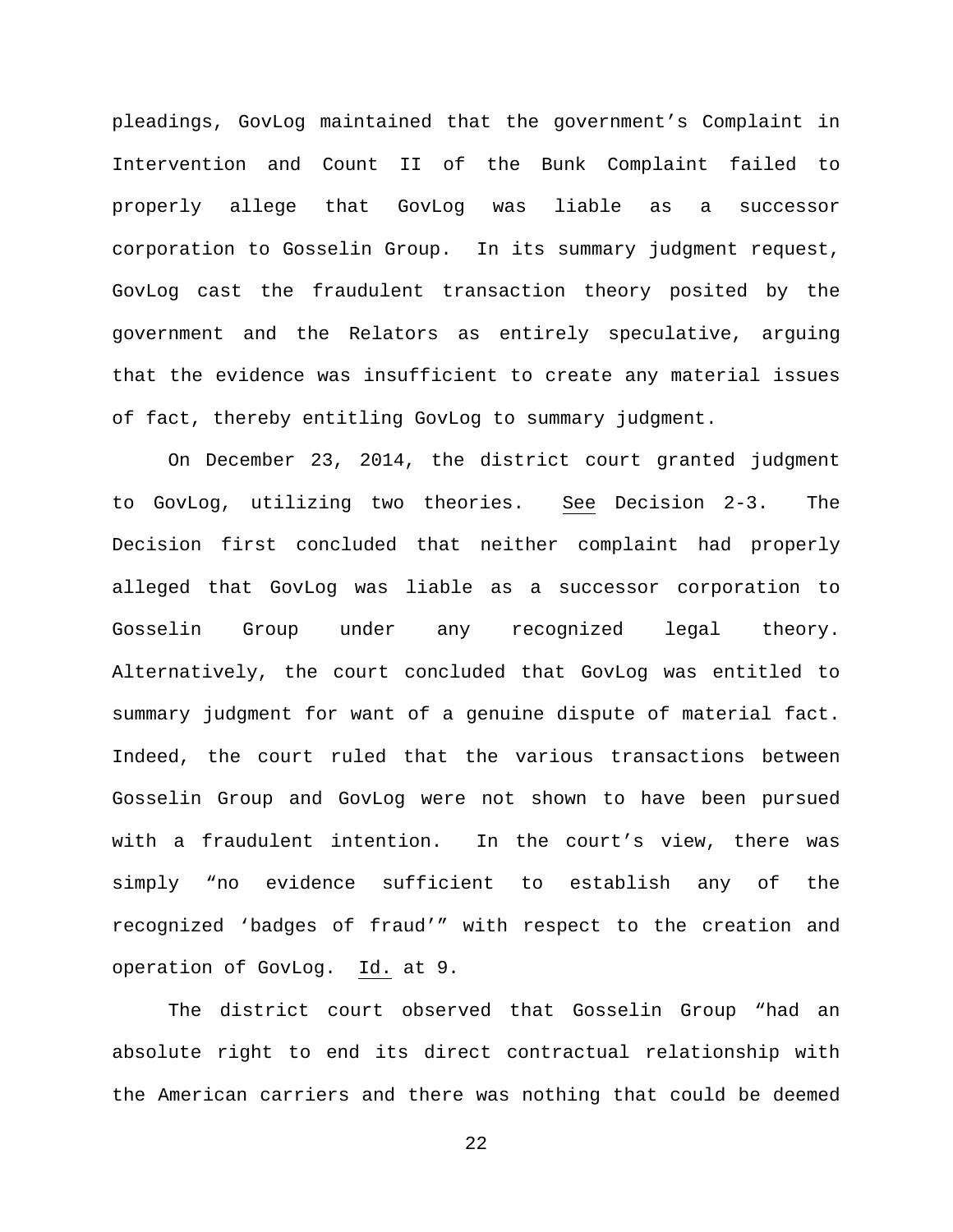fraudulent based on that decision alone," and that Gosselin Group "was not under any obligation to stay in any particular line of business in order to generate revenue to pay the judgment." See Decision 10. The Decision swept aside the government's and the Relators' contentions that the transfer lacked consideration, explaining, inter alia, that Gosselin Group "did not transfer or assign any ITGBL contracts to GovLog," and "[t]here is likewise no evidence, expert or otherwise, that the [various agreements between Gosselin Group and GovLog failed to] provide commercially reasonable terms or adequate consideration." Id. at 11-12. Accordingly, on December 29, 2014, the court entered judgment in favor of GovLog.

The Relators timely noted this appeal from the judgment. We possess jurisdiction pursuant to 28 U.S.C. § 1291.<sup>[13](#page-22-0)</sup>

## II.

At the outset, we must address GovLog's contention that the district court lacked subject matter jurisdiction over Bunk's

<span id="page-22-0"></span><sup>&</sup>lt;sup>13</sup> The government initially appealed from the judgment in<br>of GovLog, but dismissed its appeal. We thereafter favor of GovLog, but dismissed its appeal. requested the Attorney General to make an amicus curiae<br>submission in the Relators' appeal. The United States has submission in the Relators' appeal. submitted a brief in support of the Relators, and government counsel participated in the oral argument of this appeal.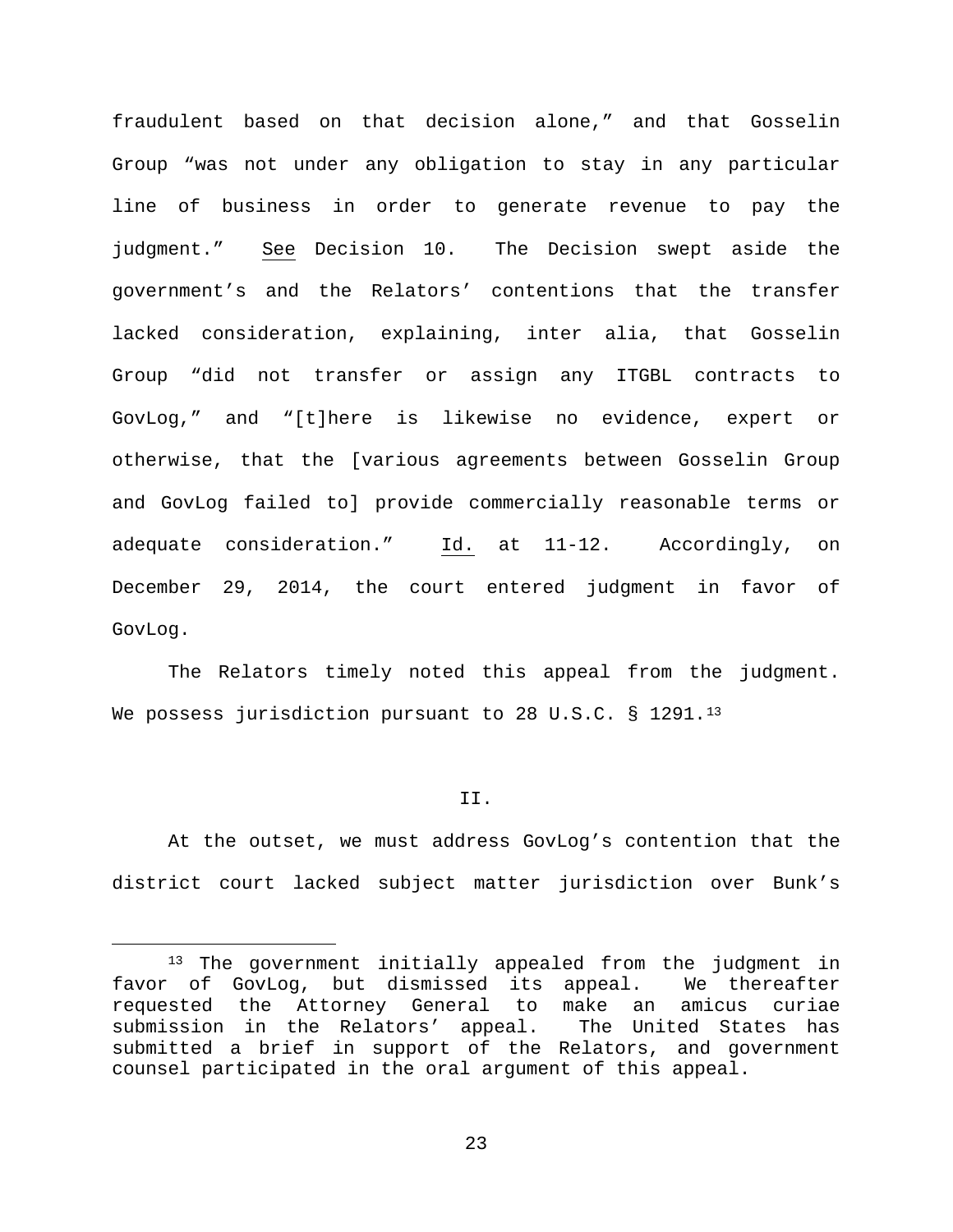successor corporation liability claim against GovLog and that the claim thus must be dismissed. The question is whether the court possessed supplemental jurisdiction over Bunk's claim.

If a district court possesses original jurisdiction in a civil proceeding, it "shall have supplemental jurisdiction over all other claims that are so related to claims in the action within such original jurisdiction that they form part of the same case or controversy." See 28 U.S.C. § 1367(a). Supplemental jurisdiction "is not limited to restatements of the same basic ground for recovery." White v. Cty. of Newberry, S.C., 985 F.2d 168, 172 (4th Cir. 1993). Indeed, the related claims "need only revolve around a central fact pattern." Id. We review de novo an issue of whether subject matter jurisdiction was possessed by a district court. See Taylor v. Kellogg Brown & Root Servs., Inc., 658 F.3d 402, 408 (4th Cir. 2011).

Original jurisdiction is supplied in these qui tam proceedings by Bunk's FCA claim (i.e., the DPM claim). See 28 U.S.C. § 1331. Supplemental jurisdiction thus turns on whether the inquiry into the successor corporation liability claim against GovLog involves the same facts as the FCA claim. Here, GovLog's liability as a successor corporate entity is wholly dependent on the Gosselin defendants' liability under the FCA; that is, the facts upon which the \$24,000,000 judgment against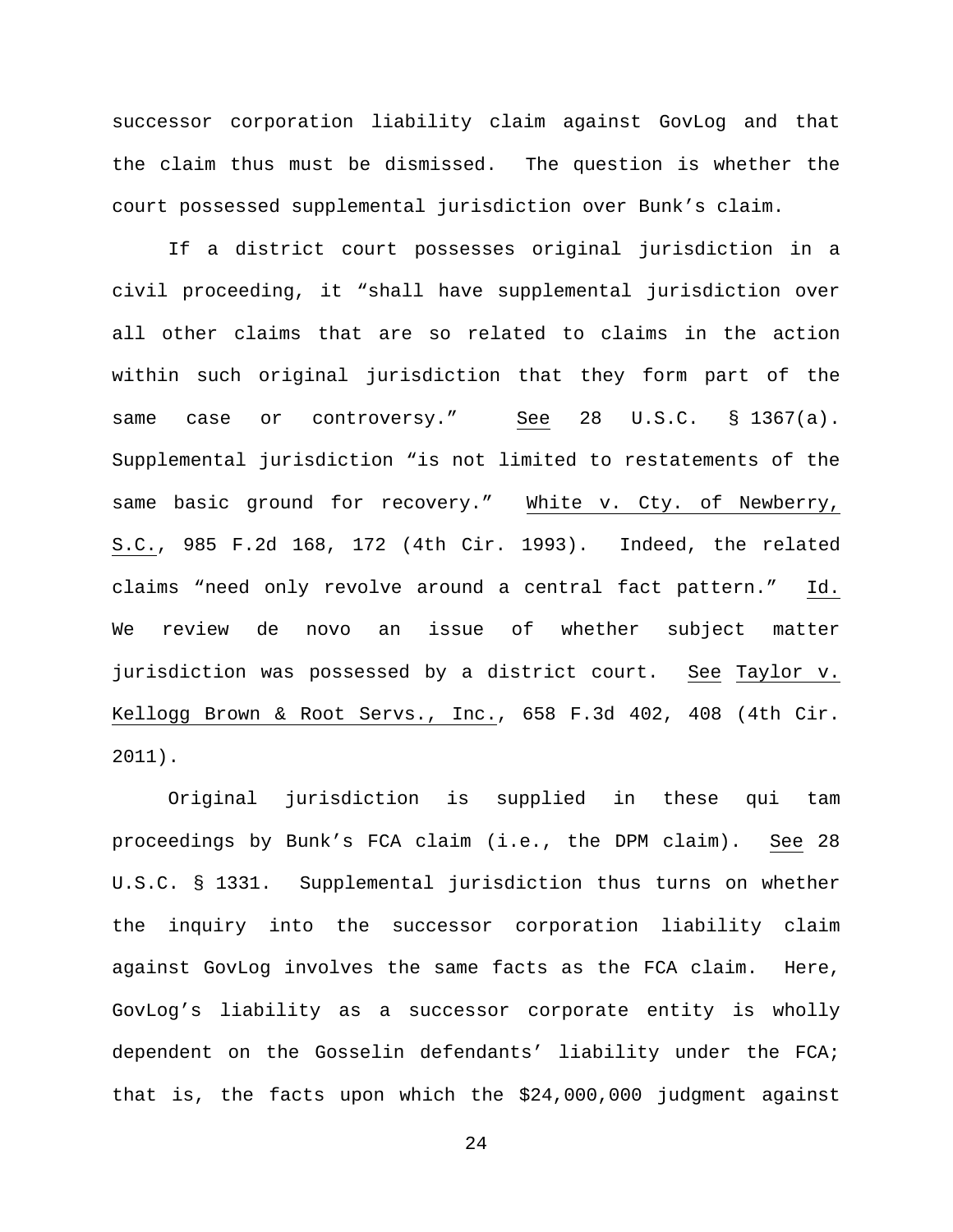the Gosselin defendants was predicated also serve as the foundation for GovLog's liability as a successor corporate entity. Simply put, those two issues "revolve around a central fact pattern." See White, 985 F.2d at 172; see also, e.g., Bd. of Trs., Sheet Metal Workers' Nat'l Pension Fund v. Elite Erectors, Inc., 212 F.3d 1031, 1037 (7th Cir. 2000) (observing that "federal courts may entertain vicarious-liability theories in a single suit" by way of supplemental jurisdiction).

Nevertheless, GovLog maintains that the district court lacked supplemental jurisdiction with respect to Bunk's successor corporation liability claim under the Supreme Court's decision in Peacock v. Thomas, 516 U.S. 349 (1996). The Peacock Court was concerned with a district court's exercise of ancillary jurisdiction over subsequent proceedings, concluding that "ancillary jurisdiction is not justified over a new lawsuit to impose liability for a judgment on a third party." Id. at 359 (emphasis added).<sup>14</sup> This matter is readily distinguishable from Peacock. Bunk's successor corporation liability claim against GovLog, as alleged in Count II of the Bunk Complaint, is not part of a new lawsuit; indeed, the successor corporation

<span id="page-24-0"></span> $14$  In Peacock, the Supreme Court recognized that "Congress codified much of the common-law doctrine of ancillary the common-law doctrine of ancillary jurisdiction as part of 'supplemental jurisdiction' in 28 U.S.C. § 1367." See 516 U.S. at 354 n.5.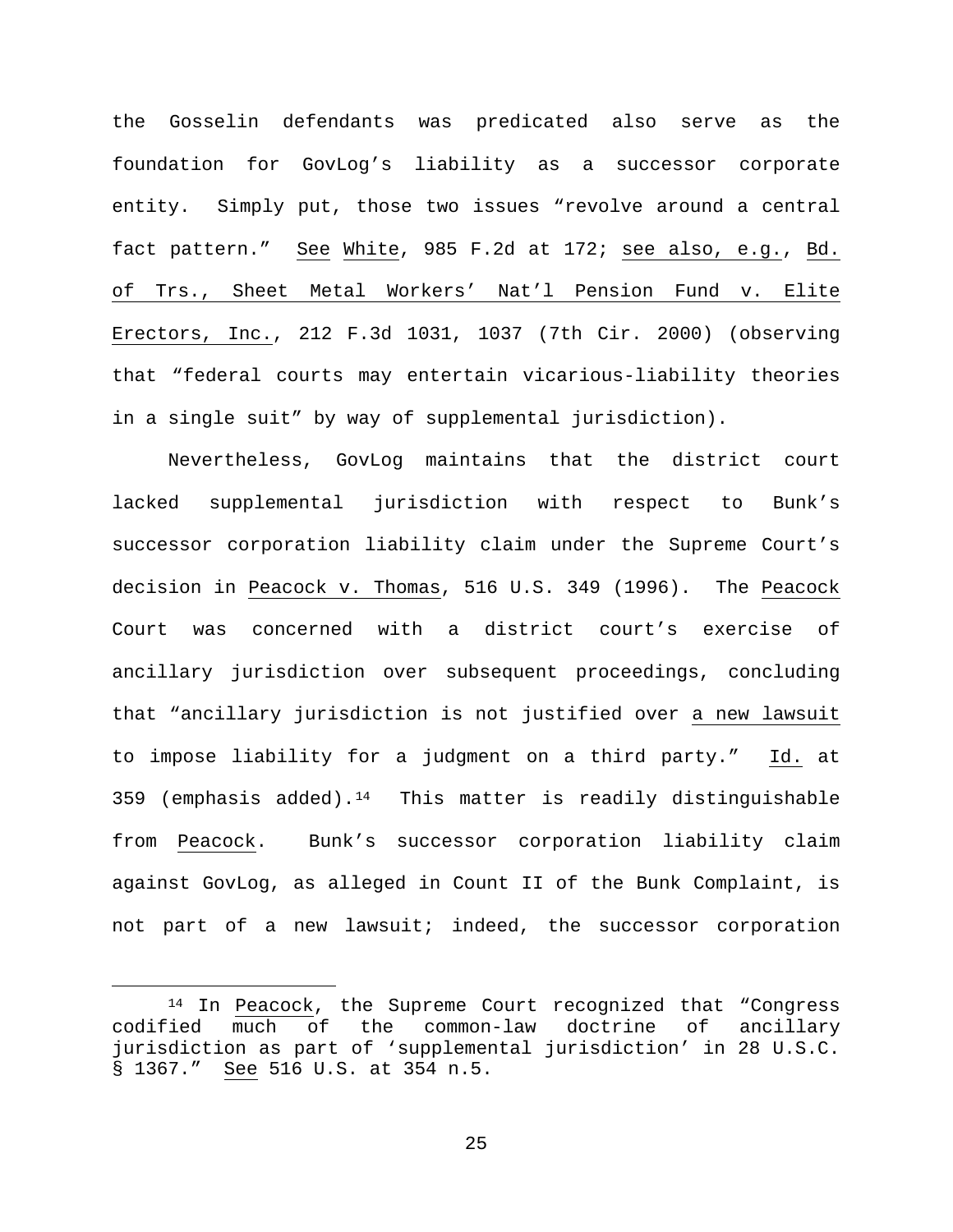liability question is part and parcel of Bunk's original qui tam action. Accordingly, the Peacock principle is inapplicable here, and the district court's exercise of supplemental jurisdiction over the successor corporation liability claim against GovLog was entirely appropriate.

### III.

Turning to the heart of this appeal, we must assess and decide whether the district court erred by entering judgment in favor of GovLog on the successor corporation liability issue. In the district court, Bunk pressed two theories of successor corporation liability against GovLog: (1) the substantial continuity theory, and (2) the fraudulent transaction theory. After an opening round of briefing, the court rejected the substantial continuity test, deeming it inconsistent with Supreme Court precedent. Additional briefing ensued, and the court's Decision ruled that Bunk had not adequately pleaded the fraudulent transaction theory. In the alternative, the Decision determined that the fraudulent transaction theory of successor corporation liability was without evidentiary support, leaving no genuine issue of material fact and entitling GovLog to summary judgment. On appeal, Bunk challenges each of those rulings.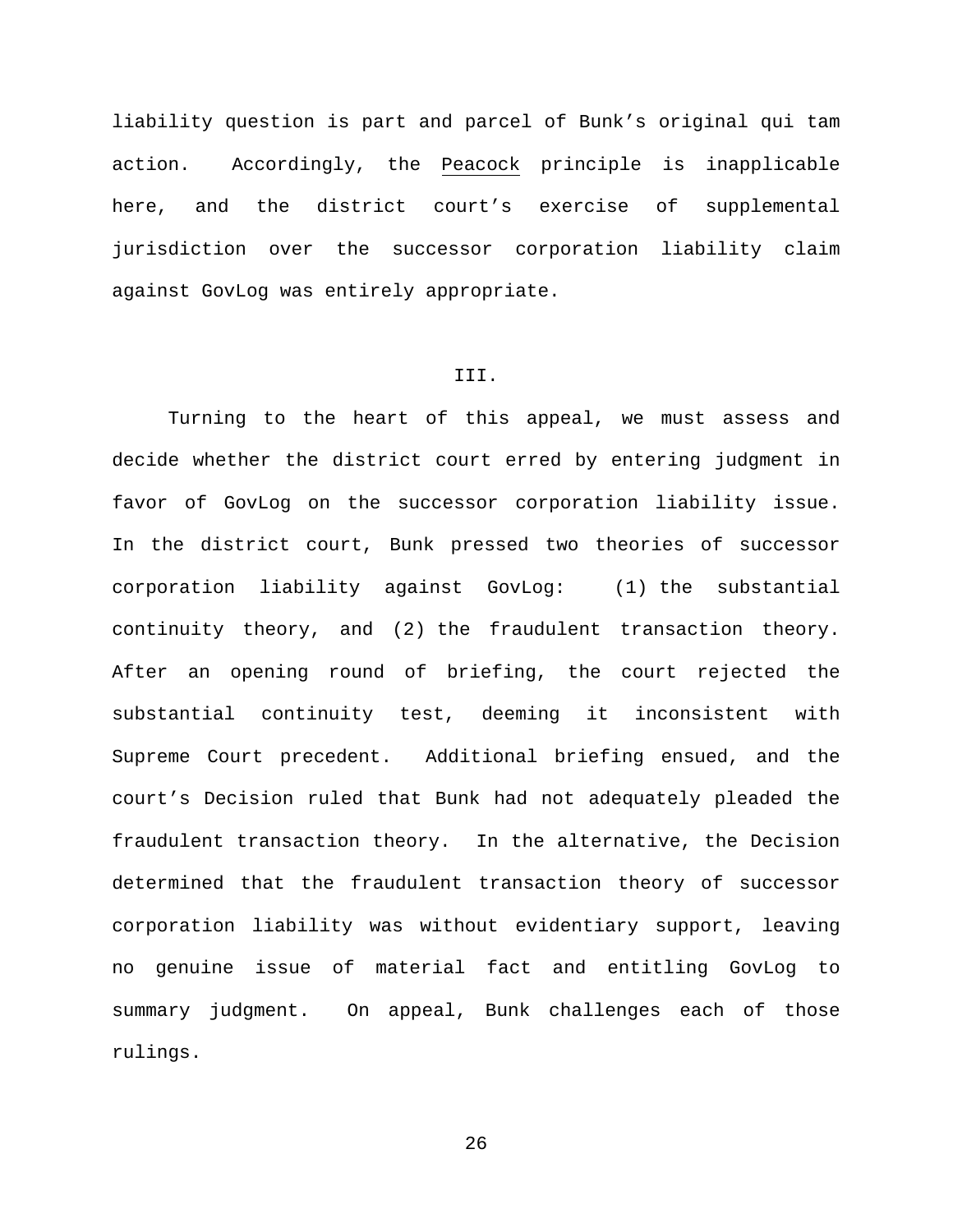A.

As a general rule, a corporation that acquires the assets of another corporation does not also acquire its liabilities. See United States v. Carolina Transformer Co., 978 F.2d 832, 838 (4th Cir. 1992). The traditional rule against successor corporation liability, however, is subject to four exceptions under the federal common law. That is, a successor corporation takes on the liabilities of its predecessor if

(1) the successor expressly or impliedly agrees to assume the liabilities of the predecessor; (2) the transaction may be considered a de facto merger;<br>(3) the successor may be considered a "mere (3) the successor may be considered<br>continuation" of the predecessor; o of the predecessor; or  $(4)$  the transaction is fraudulent.

Id.[15](#page-26-0)

<span id="page-26-0"></span><sup>&</sup>lt;sup>15</sup> That federal common law principles apply in this matter not undisputed. GovLog argued in its brief for the is not undisputed. GovLog argued in its brief for the application of Belgian law, premised on choice-of-law provisions<br>in contractual agreements it had with Gosselin Group. See, in contractual agreements it had with Gosselin Group. e.g., J.A. 314 (providing that any disputes arising under agreement between GovLog and Gosselin Group shall be determined by Belgian law); id. at 321 (same). We are satisfied that Belgian law does not apply because GovLog cannot foist upon Bunk a choice-of-law provision contained in an agreement between GovLog and Gosselin Group. See Berg Chilling Sys., Inc. v. Hull Corp., 435 F.3d 455, 466 (3d Cir. 2006) ("In general, while it makes sense to allow the parties to a contract to control which law applies to their agreement, it does not follow that the contract provisions should control an inquiry that, by its nature, looks beyond the contract."). Although there yet may be some question of whether principles of federal common law or Virginia law apply here, the parties have not argued that point. In any event, Virginia law does not meaningfully diverge from federal common law concerning successor corporation liability. Notably, federal common law and Virginia law both recognize the (Continued)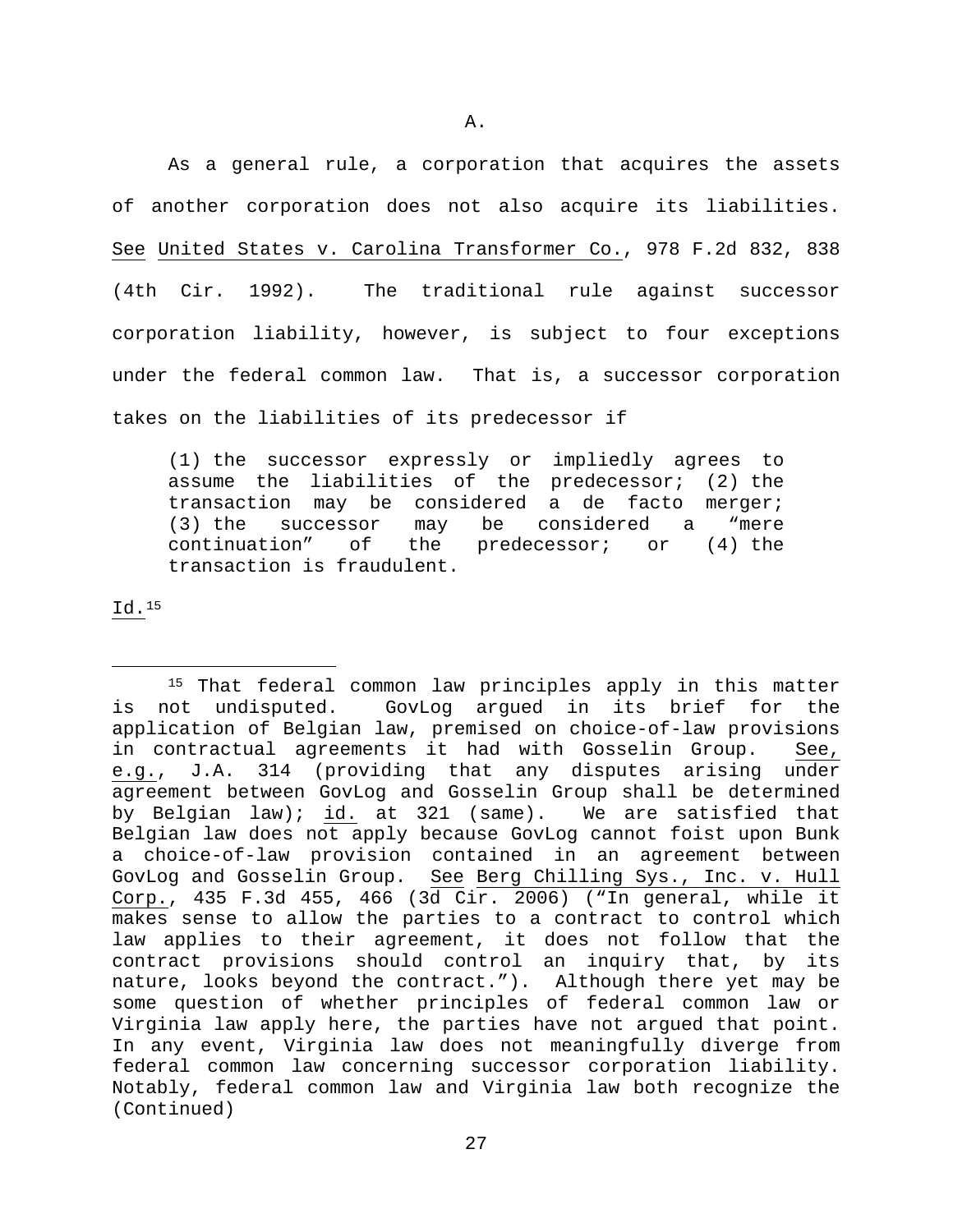The mere continuation theory authorizes the imposition of liability if, "after the transfer of assets, only one corporation remains, and there is an identity of stock, stockholders, and directors between the two corporations." Carolina Transformer, 978 F.2d at 838. Bunk is unable to rely on the mere continuation theory because the two corporations — GovLog and Gosselin Group — were both viable after the transfer.

Bunk therefore relies on the more lax substantial continuity theory conceived in Carolina Transformer. Substantial continuity expands on the mere continuation theory, allowing a court to look at an ensemble of at least eight factors to determine whether successor corporation liability should be imposed. See Carolina Transformer, 987 F.2d at 838 (identifying relevant factors as "(1) retention of the same employees; (2) retention of the same supervisory personnel; (3) retention of the same production facilities in the same location; (4) production of the same product; (5) retention of the same name; (6) continuity of assets; (7) continuity of

Ĩ.

traditional exceptions to the rule against successor corporation liability. Compare, e.g., Carolina Transformer, 978 F.2d at 838, with Harris v. T.I., Inc., 413 S.E.2d 605, 609 (Va. 1992). Both bodies of law also look to and apply what are called<br>"badges of fraud" to determine whether a conveyance was "badges of fraud" to determine whether a conveyance was<br>fraudulent. Compare BFP v. Resolution Tr. Corp., 511 U.S. 531, Compare BFP v. Resolution Tr. Corp., 511 U.S. 531, 540-41 (1994), with Fox Rest Assocs., L.P. v. Little, 717 S.E.2d 126, 131-32 (Va.  $2011$ ). In the circumstances, we are satisfied to apply federal common law.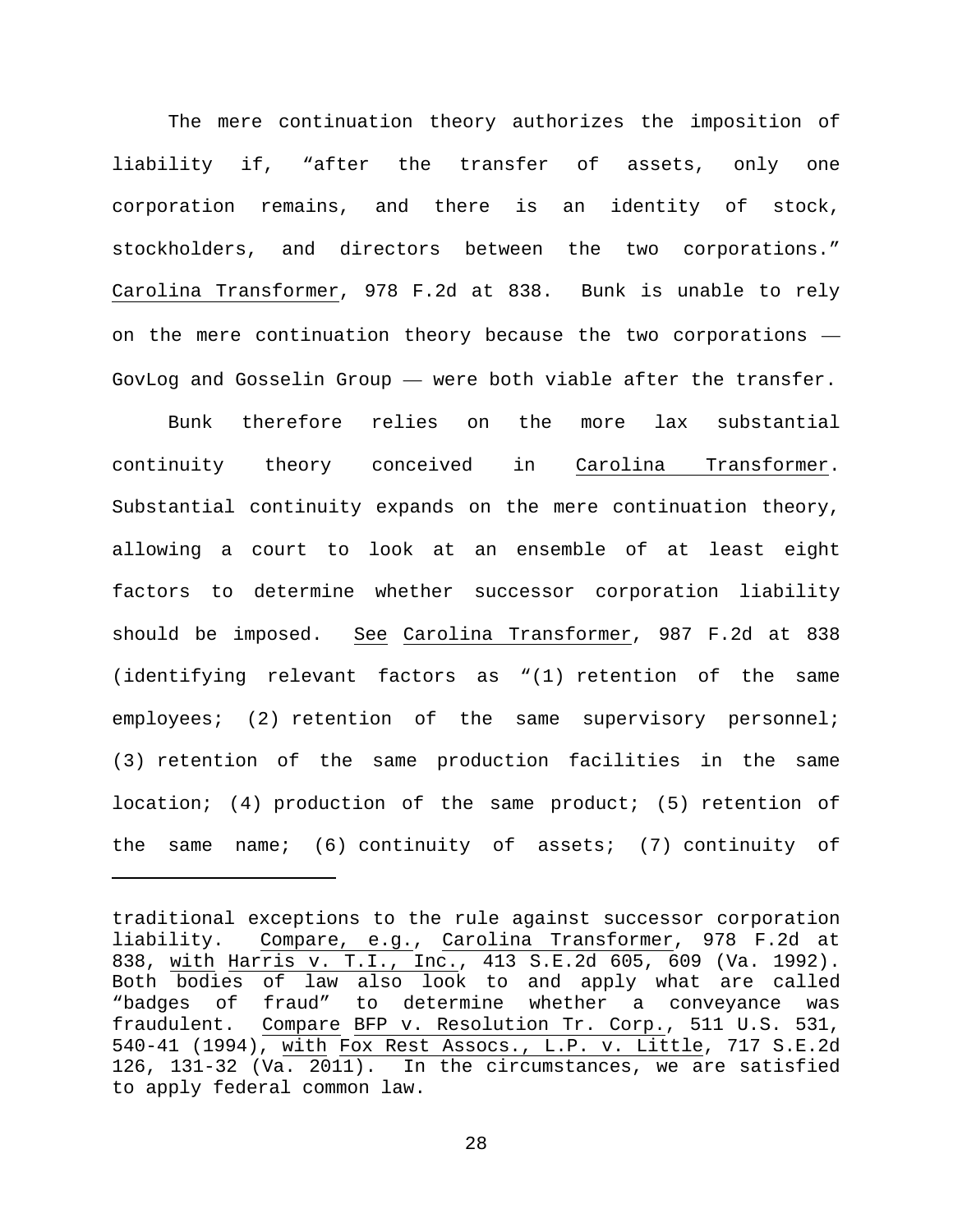general business operations; and (8) whether the successor holds itself out as the continuation of the previous enterprise").

As the Supreme Court instructed in United States v. Bestfoods, however, "the failure of [a] statute to speak to a matter as fundamental as the liability implications of corporate ownership demands application of the rule that '[i]n order to abrogate a common-law principle, the statute must speak directly to the question addressed by the common law.'" See 524 U.S. 51, 63 (1998) (second alteration in original) (quoting United States v. Texas, 507 U.S. 529, 534 (1993)). Put simply, the FCA does not speak to successor corporation liability and thus has no impact on the traditional common law principles governing successor corporation liability. It follows that Carolina Transformer's substantial continuity theory — a theory that alters the common law mere continuation rule — is not a viable theory for Bunk to pursue. Accordingly, we are satisfied that the district court properly declined to apply the substantial continuity test here.

# B.

Without the substantial continuity theory, Bunk must rely on the fourth exception identified in our Carolina Transformer decision — the fraudulent transaction theory of successor corporation liability. The district court, however, rejected Bunk's allegations as insufficient with respect to that theory.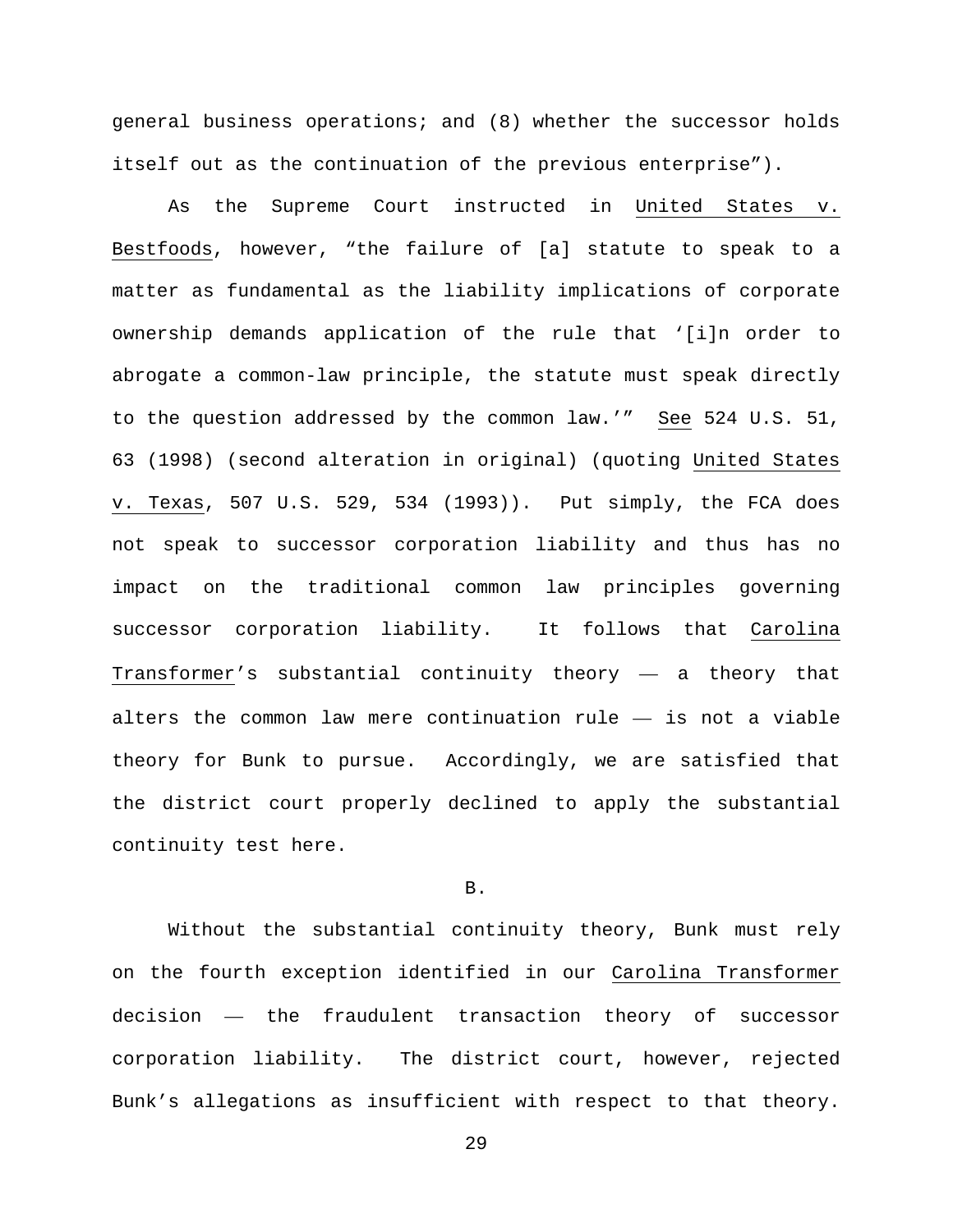See Decision 2 n.3 ("The Court concludes that the plaintiffs had not, prior to the current round of summary judgment proceedings, adequately placed GovLog on notice of . . . their fraudulent transaction theory."). We must therefore initially assess de novo whether the relevant pleading was legally sufficient. See Teachers' Retirement Sys. of La. v. Hunter, 477 F.3d 162, 170 (4th Cir. 2007).

In general, to survive dismissal, a complaint must "state a claim to relief that is plausible on its face" by alleging factual matter to support the claims asserted. See Ashcroft v. Iqbal, 556 U.S. 662, 678 (2009) (quoting Bell Atl. Corp. v. Twombly, 550 U.S. 544, 570 (2007)). More may be required, however, when a successor corporation liability claim is being pursued under the fraudulent transaction theory. In that circumstance, the complaint may need to satisfy the heightened pleading requirements of Rule 9(b) of the Federal Rules of Civil Procedure. Compare, e.g., Ricciardello v. J.W. Gant & Co., 717 F. Supp. 56, 59 (D. Conn. 1989) ("If plaintiff purports to rely on fraud to impose successor liability . . . , he must plead with particularity facts from which fraud may be inferred." (citing Fed. R. Civ. P. 9(b))), with Old Republic Ins. Co. v. Hansa World Cargo Serv., Inc., 170 F.R.D. 361, 376 (S.D.N.Y. 1997) ("[P]leadings of successor liability are subject to the lenient pleading requirements of Rule 8(a), not the more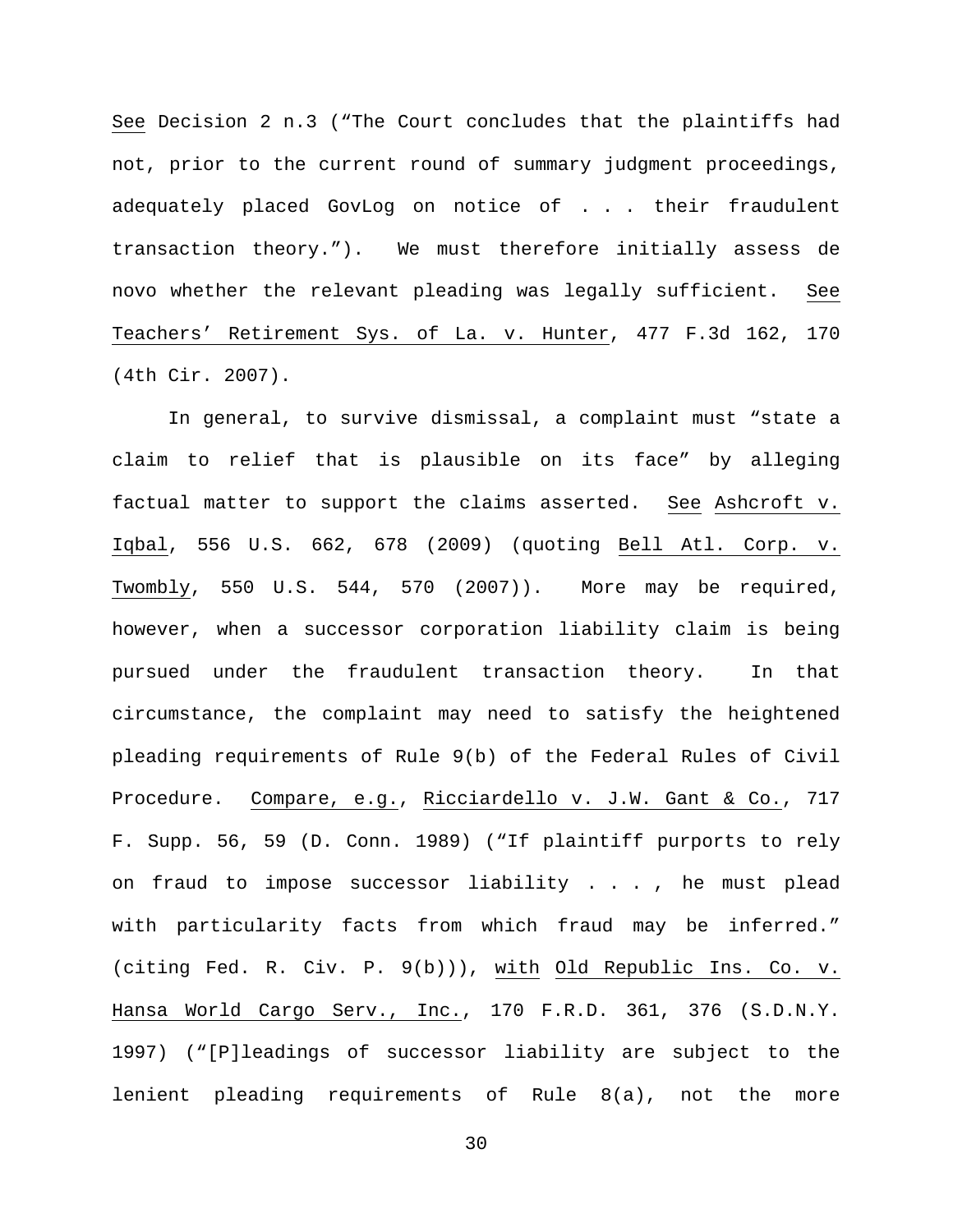rigorous standards of Rule 9(b)."). In this proceeding, however, we need not either assess or decide whether Rule 9(b)'s pleading requirements apply to a fraud-based successor liability claim. That is because, assuming those standards are applicable, they are readily satisfied here.

Pursuant to Rule 9(b), the plaintiff must "state with particularity the circumstances constituting fraud or mistake. Malice, intent, knowledge, and other conditions of a person's mind may be alleged generally." See Fed. R. Civ. P. 9(b). Although we must view the facts alleged in the operative complaint in the light most favorable to the plaintiff, "we will not accept 'legal conclusions couched as facts or unwarranted inferences, unreasonable conclusions, or arguments.'" See Nathan, 707 F.3d at 455 (quoting Wag More Dogs, LLC v. Cozart, 680 F.3d 359, 365 (4th Cir. 2012)). In simple terms, a plaintiff complies with Rule 9(b) by, "at a minimum, describ[ing] the time, place, and contents of the false representations, as well as the identity of the person making the misrepresentation and what he obtained thereby." See Smith v. Clark/Smoot/Russell, 796 F.3d 424, 432 (4th Cir. 2015) (quoting United States v. Triple Canopy, Inc., 775 F.3d 628, 634 (4th Cir. 2015)). As a general rule, as we have recognized, a court "should hesitate to dismiss a complaint under Rule 9(b) if the court is satisfied (1) that the defendant has been made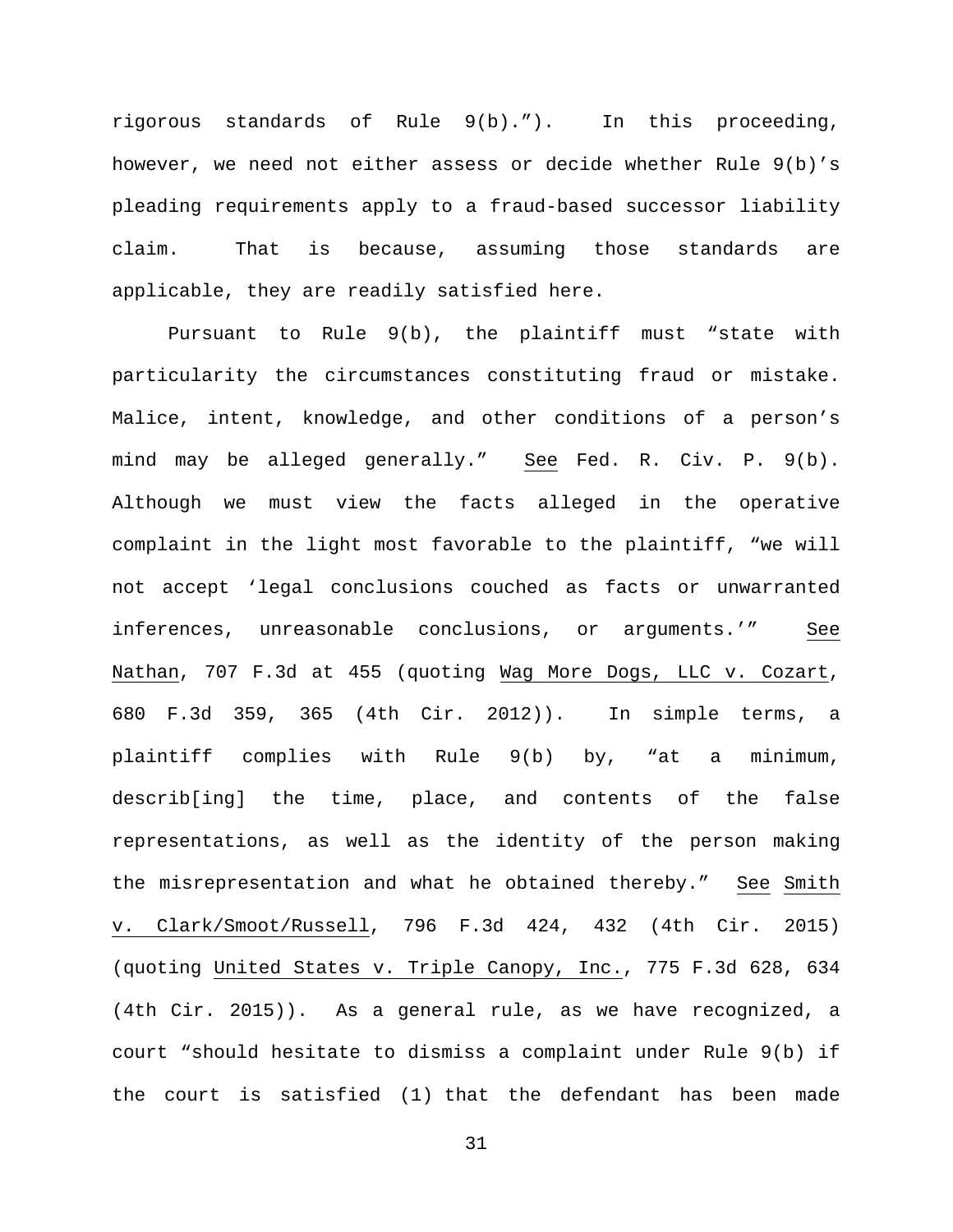aware of the particular circumstances for which she will have to prepare a defense at trial, and (2) that plaintiff has substantial prediscovery evidence of those facts." Id. (quoting Harrison v. Westinghouse Savannah River Co., 176 F.3d 776, 784 (4th Cir. 1999)).

By incorporating and realleging a substantial portion of the Bunk Complaint, see Bunk Compl. ¶ 147, Count II of the Bunk Complaint alleges that, "in or about June 2007, two former employees of [Gosselin Group] formed [GovLog], hired over twenty (20) employees of [Gosselin Group] and . . . entered into agreements with [Gosselin Group] to purchase all of [its] business interests in shipping related to U.S. Government markets." Id. ¶ 30. Gosselin Group and GovLog, as Count II further alleges, then entered into various service agreements "to enable [GovLog] to be able to provide services related to the U.S. Government markets." Id. Count II also alleges that GovLog "hold[s] itself out as a continuation of [Gosselin Group]" and that Gosselin Group continues to reap profits from its former contracts, all the while avoiding any liabilities for its past misdeeds. Id.

It is thus apparent that the allegations of Count II sufficiently outline the dealings between GovLog and Gosselin Group that form a solid foundation for the fraudulent transaction theory. As a result, those allegations satisfy the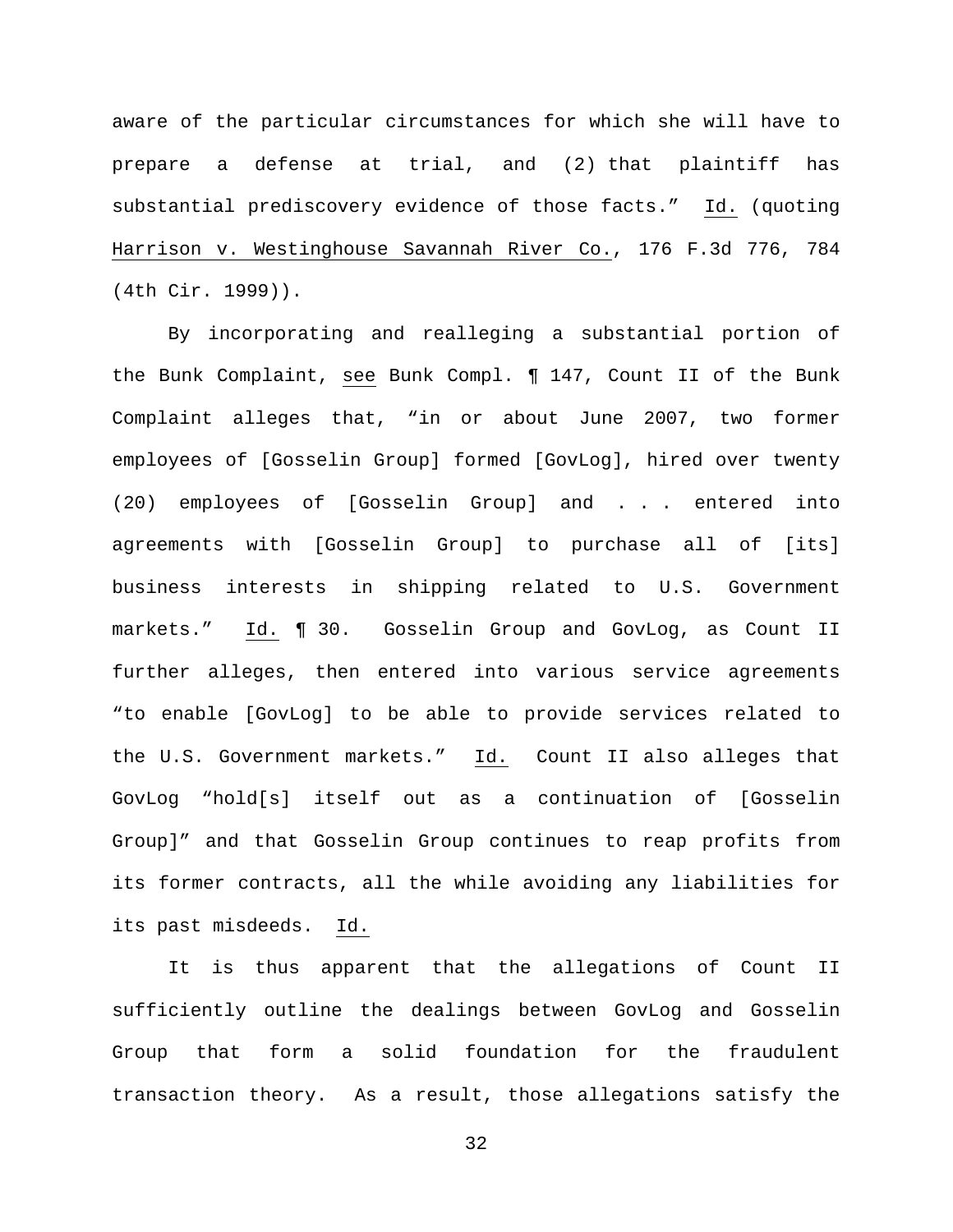mandate of Rule 9(b). In dismissing Bunk's successor corporation liability claim as insufficiently pleaded, the district court erred.

## C.

Finally, as an alternative to its ruling that the successor corporation liability claim was insufficiently pleaded, the district court awarded summary judgment to GovLog on the merits. In the court's view, "there [was] an absence of evidence sufficient" to support Bunk's fraudulent transaction theory. See Decision 3. Bunk challenges that ruling and requests that we remand for trial and further proceedings, or for entry of summary judgment in Bunk's favor. We review de novo whether a district court's summary judgment award was warranted. See Bauer v. Lynch, 812 F.3d 340, 347 (4th Cir. 2016).

1.

The fraudulent transaction theory turns on the intention underlying the transfer of assets to GovLog, i.e., whether it was made with an actual intention to hinder, delay, or defraud creditors. See, e.g., BFP, 511 U.S. at 540; see also, e.g., 15A William Meade Fletcher et al., Fletcher Cyclopedia of the Law of Corporations § 7403, Westlaw (database updated Sept. 2016) ("Many jurisdictions provide that a transfer is fraudulent if made with actual intent to hinder, delay or defraud creditors."). Because direct evidence of such an intention is a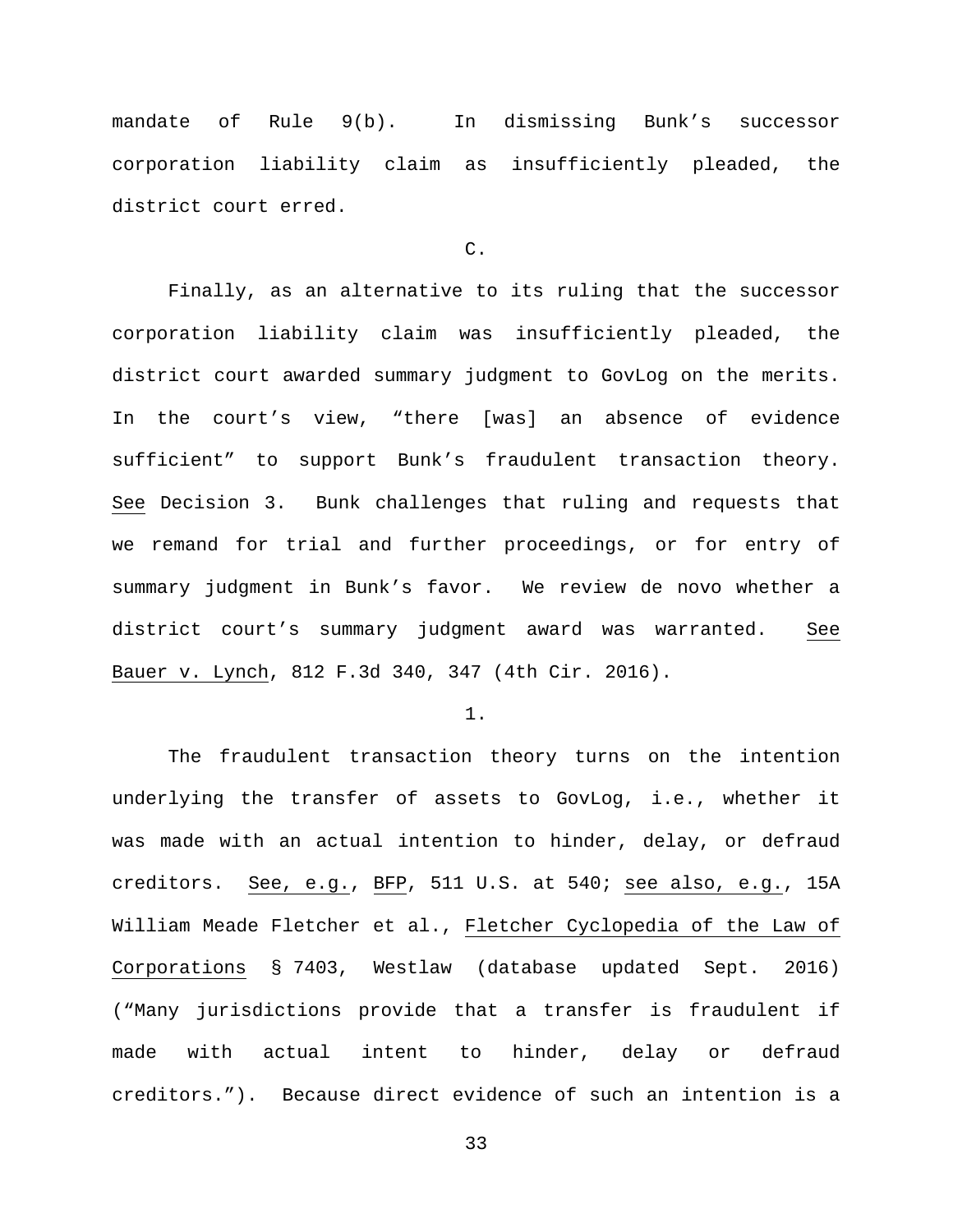rarity, courts generally look to indirect and circumstantial evidence for "badges of fraud":

Since . . . fraudulent intent is found by facts and circumstances, it is subject to indirect proof, with the following recognized as "badges of fraud": (1) a conveyance to a spouse or near relative; (2) inadequacy of consideration . . . ; (3) transactions that are different from the usual method of transacting business; (4) transfers in anticipation of suit or execution; (5) retention of possession by the debtor; (6) the transfer of all or nearly all of the debtor's property; (7) insolvency caused by the transfer; or (8) failure to produce rebutting evidence when circumstances surrounding the transfer are suspicious.

Fletcher et al., supra, § 7403 (footnotes omitted); see also, e.g., Aiken v. United States, 108 F.2d 182, 183 (4th Cir. 1939) ("Fraudulent intent, as a mental element of crime . . . is too often difficult to prove by direct and convincing evidence. In many cases it must be inferred from a series of seemingly isolated acts and instances which have been rather aptly designated as badges of fraud."); Fox Rest Assocs., 717 S.E.2d at 131-32 (enumerating badges of fraud). Also among the badges of fraud are "transactions whereby the debtor retains benefits." See 37 Am. Jur. 2d Fraudulent Conveyances & Transfers § 14, Westlaw (database updated Sept. 2016).

Of importance, the issue of fraudulent intention is generally not amenable to resolution on summary judgment. See Morrison v. Nissan Motor Co., 601 F.2d 139, 141 (4th Cir. 1979) ("[W]hen the disposition of a case turns on a determination of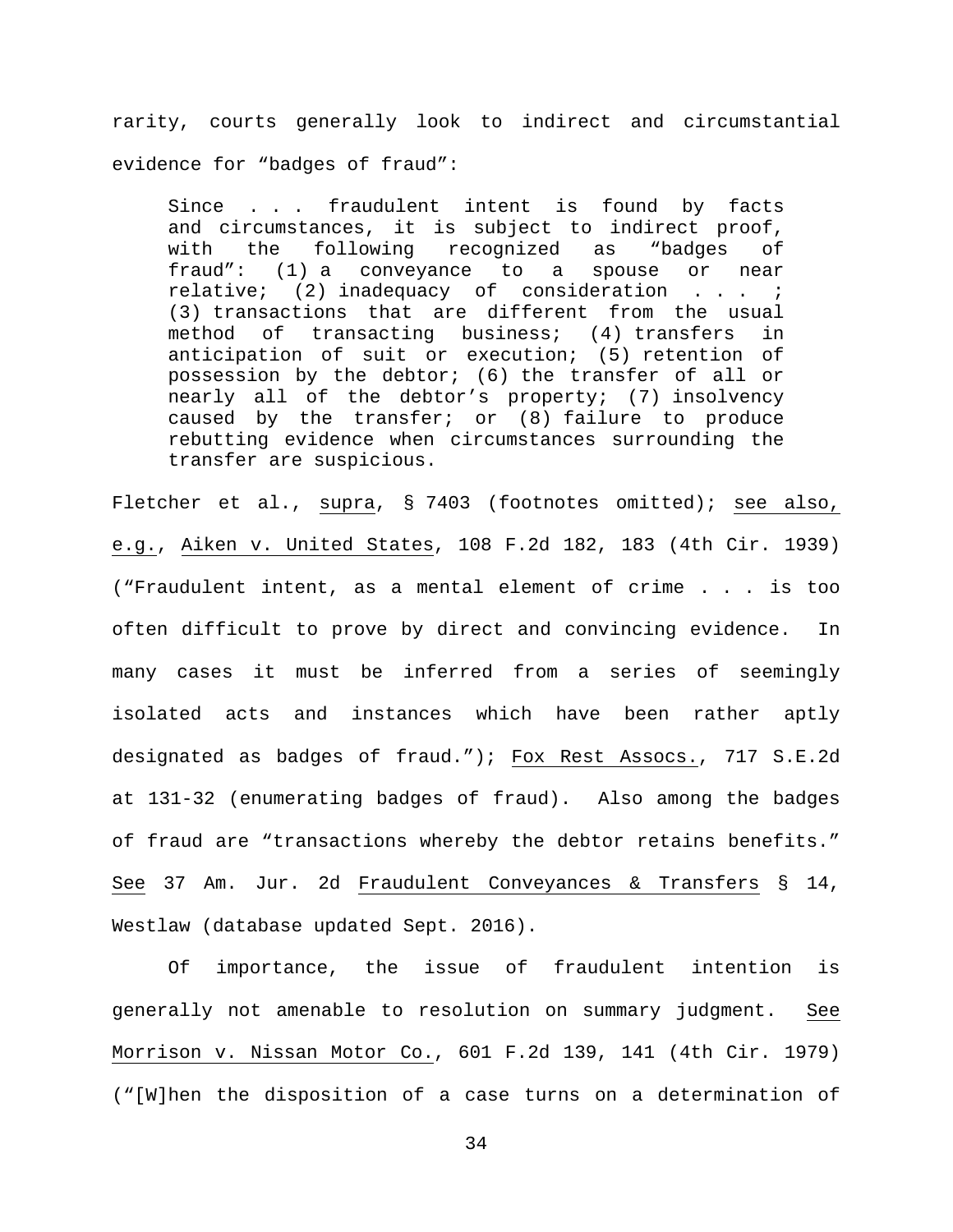intent, courts must be especially cautious in granting summary judgment, since the resolution of that issue depends so much on the credibility of the witnesses, which can best be determined by the trier of facts after observation of the demeanor of the witnesses during direct and cross-examination."). Moreover, when evidence of intention is ambiguous, summary judgment simply cannot be awarded. See Gen. Analytics Corp. v. CNA Ins. Cos., 86 F.3d 51, 55 (4th Cir. 1996).

## 2.

In this situation, the evidence not only fails to dispel the requisite fraudulent intention, but could easily be found to establish it. Indeed, Smet's own words provide substantial insight into — and direct evidence of — his fraudulent and iniquitous intention. Before hatching his scheme to move Gosselin Group's business with the United States into the hands of GovLog, Smet had been indicted by the federal grand jury for his involvement in the bid-rigging scheme. Although that indictment was later dismissed, Smet admitted to strikingly incriminating facts and was prohibited from doing business with the United States for three years.

After the criminal proceedings against Gosselin Group were concluded, the DOJ informed Smet of these qui tam proceedings, in which the government subsequently intervened. At the cusp of the qui tam proceedings, as others testified, Smet loudly voiced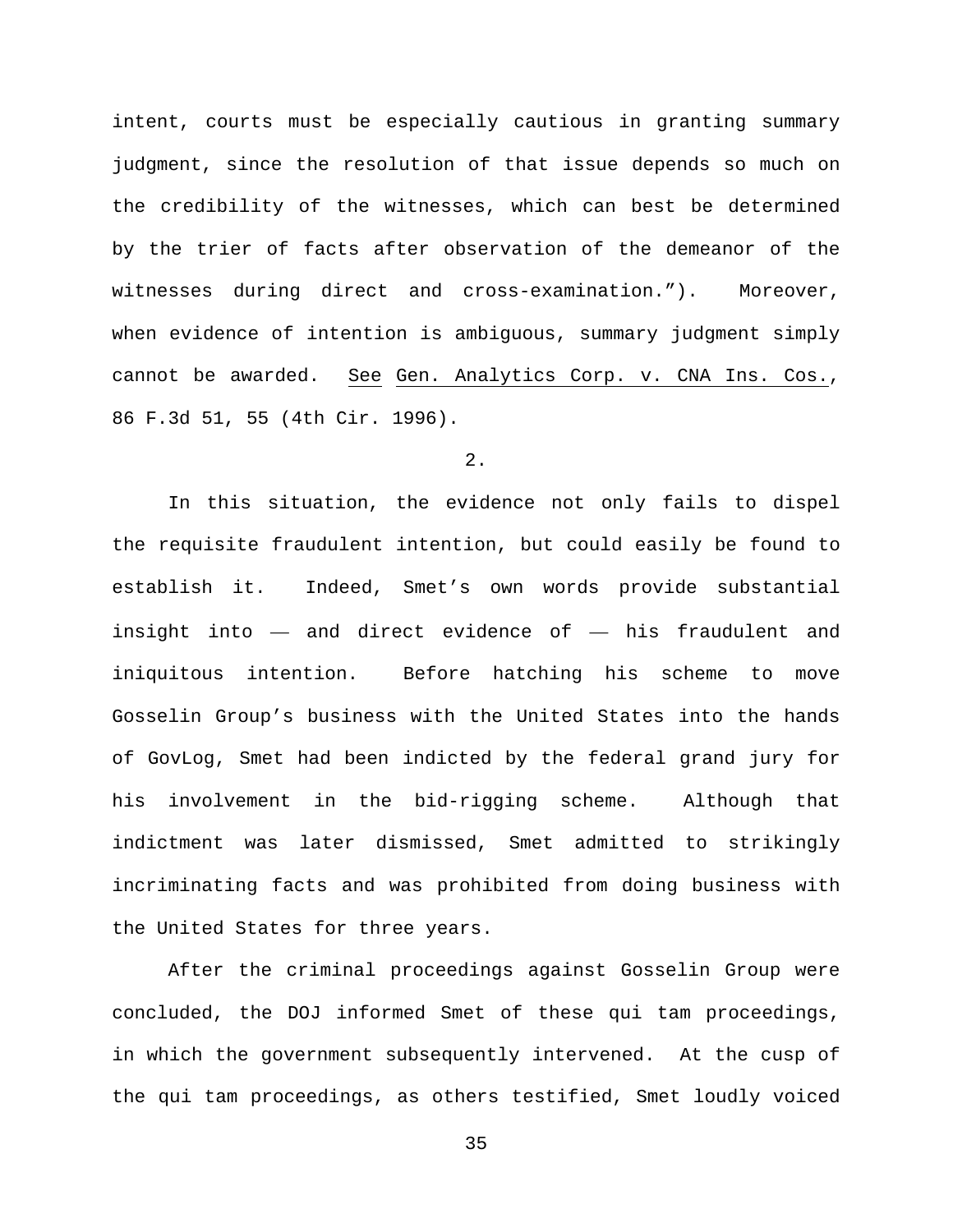his frustration with the "whole criminal case [against Gosselin] and everything around it" and that he was "really fed up with all those chasings towards his person." See J.A. 675, 703. Any reasonable juror could readily conclude that those sentiments expressed on the eve of GovLog's creation — demonstrate Smet's fraudulent intention to escape liability for any potential judgment and to dodge "those chasings" being pursued by the United States.

The transaction between Gosselin Group and GovLog is also adorned with several of the badges of fraud. Those badges readily support Bunk's position concerning the fraudulent intention underlying the GovLog transaction. At least four of the badges of fraud are readily apparent on the evidence as forecast:

- Inadequacy of consideration. See 15A Fletcher et al. supra, § 7403; see also, e.g., In re Woodfield, 978 F.2d 516, 518 (9th Cir. 1992), cited by In re Sandoval, 153 F.3d 722 (4th Cir. 1998) (unpublished table decision); Fox Rest Assocs., 717 S.E.2d at 132.
- Transactions that are different from the usual method of transacting business. See 15A Fletcher et al., supra, § 7403; see also, e.g., Aiken, 108 F.2d at 183.
- Transactions in anticipation of suit or execution. See 15A Fletcher et al., supra, § 7403; see also, e.g., In re Woodfield, 978 F.2d at 518, cited by  $\overline{\ln}$  re Sandoval, 153 F.3d 722; Fox Rest Assocs., 717 S.E.2d at 132.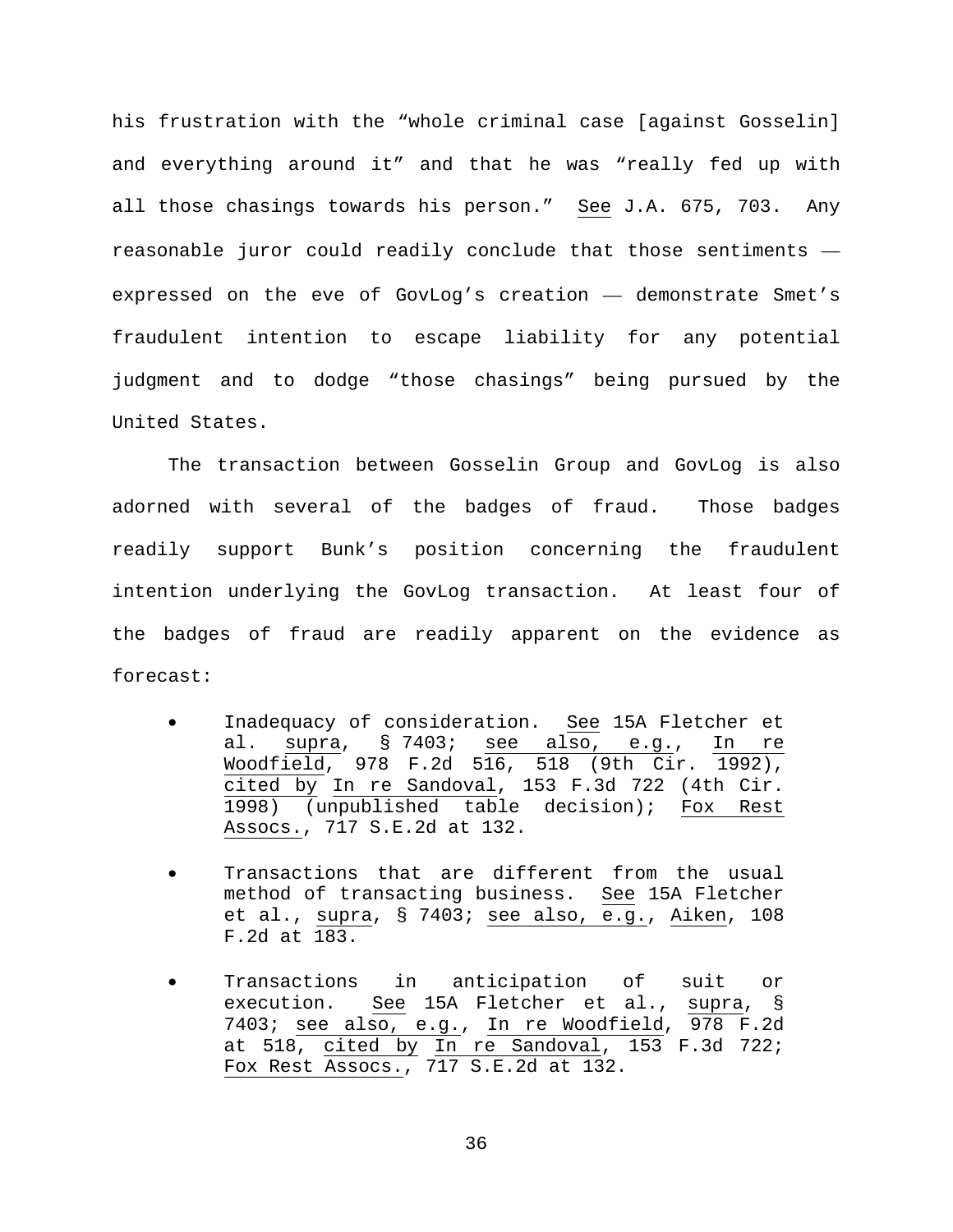Transactions through which the debtor retains benefits. See 37 Am. Jur. 2d Fraudulent Conveyances & Transfers § 14, Westlaw (database updated Sept. 2016); see also, e.g., In re Kaiser, 722 F.2d 1574, 1582 (2d Cir. 1983).

First, the consideration that GovLog paid to acquire Gosselin Group's business interests could be found to be grossly inadequate. GovLog did not pay for Gosselin Group's business with the United States upon transfer. Instead, GovLog agreed to pay Gosselin Group a percentage of GovLog's future net revenues, which their agreements defined as "all of those revenues received by GovLog . . . minus the amount of the [services] invoiced by [Gosselin Group] to GovLog in connection with" the services provided to GovLog by Gosselin Group and its subsidiaries. See J.A. 832 (emphasis omitted) (regarding facility services); see also id. at 839 (regarding support services). GovLog did not, however, net any revenues. In effect, therefore, GovLog paid nothing for the business interests it received pursuant to the GovLog transaction.

Next, the GovLog transaction could be found to have been conducted in a manner different from the usual method of transacting business. After approaching Lefebure with his scheme to resurrect the then-defunct Brabiver as a business entity flush with Gosselin Group's government contracts, the plan unfolded quickly and suspiciously. At the outset, Smet made interest-free loans, totalling approximately €100,000, to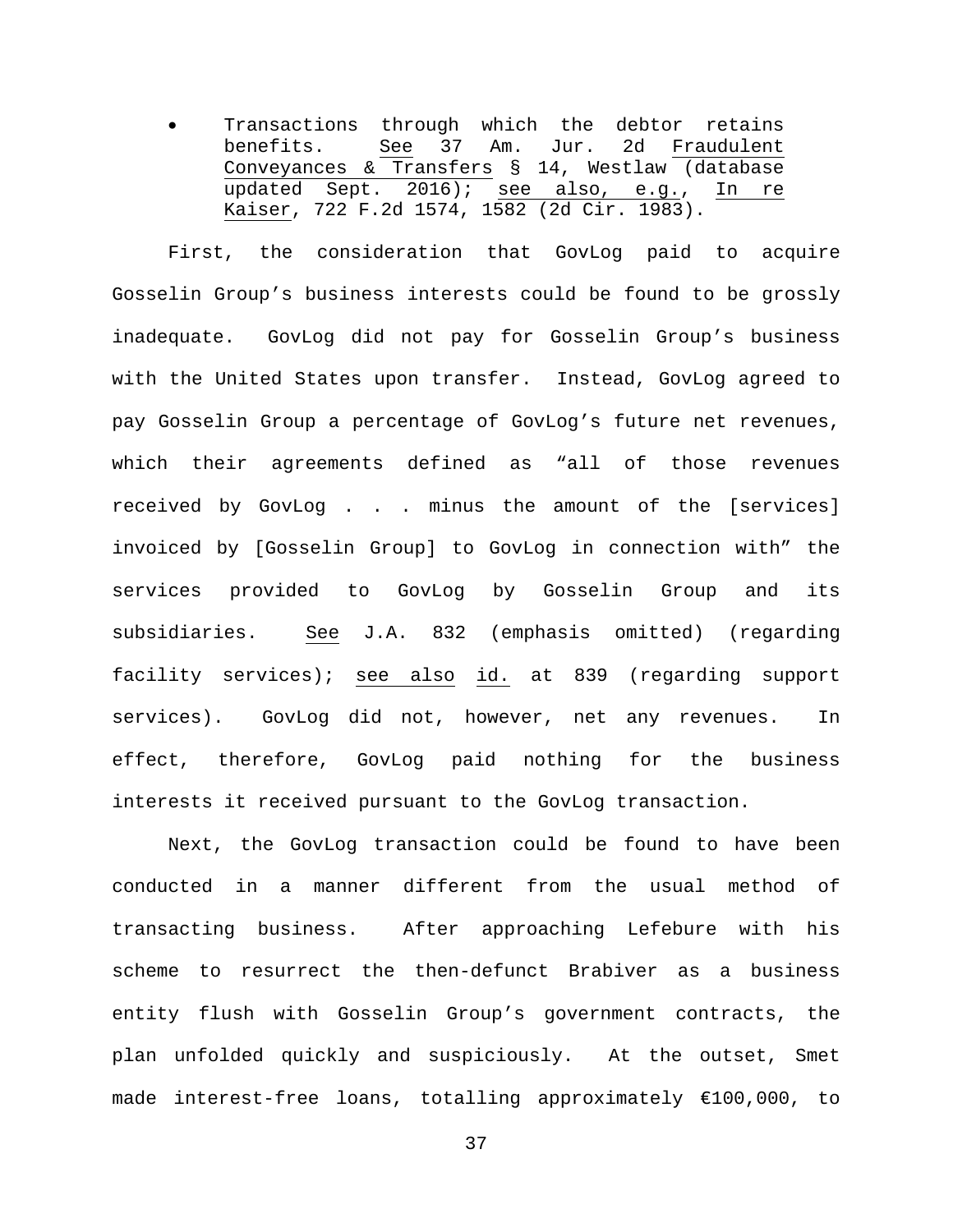four hand-picked GovLog principals — each of whom worked for Gosselin Group or one of its subsidiaries. The very next day, Smet's cronies used those loans to purchase Brabiver and to formalize its recasting as GovLog, a name selected by Smet. The following day, without conducting any financial analysis of the transaction, GovLog consummated the transaction by entering into a series of agreements with Gosselin Group. Those agreements were prepared by Smet's attorneys and presented to GovLog's principals for execution without any negotiations. The GovLog transaction was thus made in haste and with little input from GovLog or its purported owners, with Smet in control of every facet.

Even more suspicious is the timing of the Gosselin Group-GovLog transaction, which could be found to have been made in anticipation of suit or execution. In 2003, Smet and Gosselin Group were indicted for their bid-rigging scheme. In 2004, Gosselin Group pleaded guilty and was convicted. In exchange, the government agreed to dismiss Smet's indictment. Although he escaped criminal liability, Smet was prohibited from doing business with the United States for three years. At the conclusion of the criminal proceedings against Gosselin Group and Pasha, Gosselin Group was fined \$6,000,000 and ordered to make nearly \$1,000,000 in restitution to the DOD.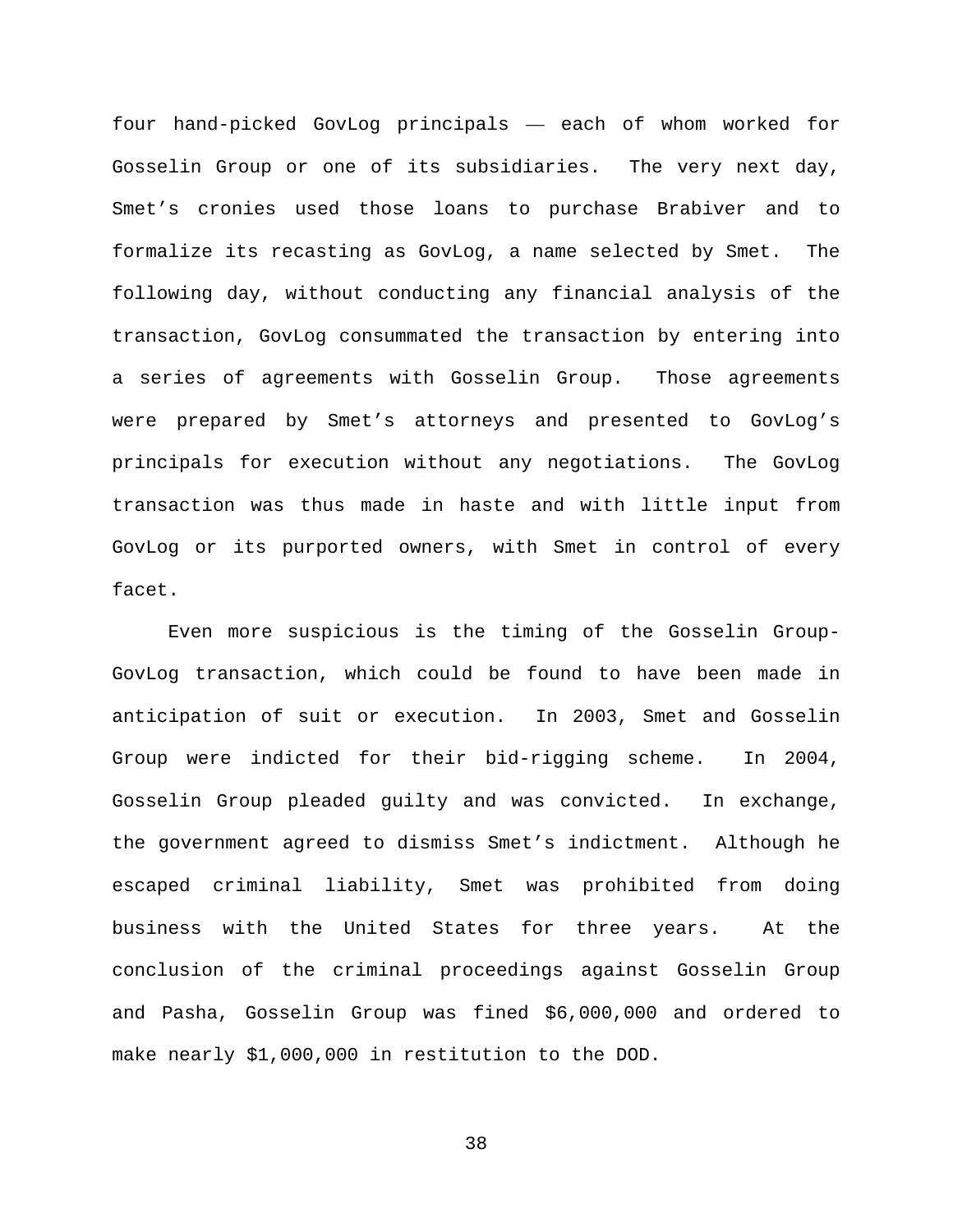After the successful criminal prosecution of Gosselin Group, the Gosselin defendants first learned in September 2006 of these qui tam proceedings seeking to impose civil liability for the bid-rigging conspiracy. By December 2006, the Gosselin defendants knew that the government might well intervene in the qui tam proceedings; by January 2007, the Gosselin defendants had received a settlement demand from the DOJ. Facing civil liability for the bid-rigging conspiracy — and just a month after receiving the government's settlement demand — Smet approached Lefebure with his GovLog scheme to move Gosselin Group's business with the United States into the new business entity. By July 1, 2007, Smet had orchestrated the creation and funding of GovLog and its acquisition of Gosselin Group's business with the United States. In sum, the temporal proximity of the Gosselin defendants' being advised of the qui tam actions and the GovLog transaction being consummated suggests that the transaction was made to defraud Bunk and the United States out of civil penalties.

Finally, a reasonable juror could find that Gosselin Group, despite having moved its business with the United States into the hands of GovLog, continued to reap the benefits of that business. GovLog did not provide shipping services; instead, it signed contracts with the DOD and arranged for shipping services. Gosselin Group actually performed those shipping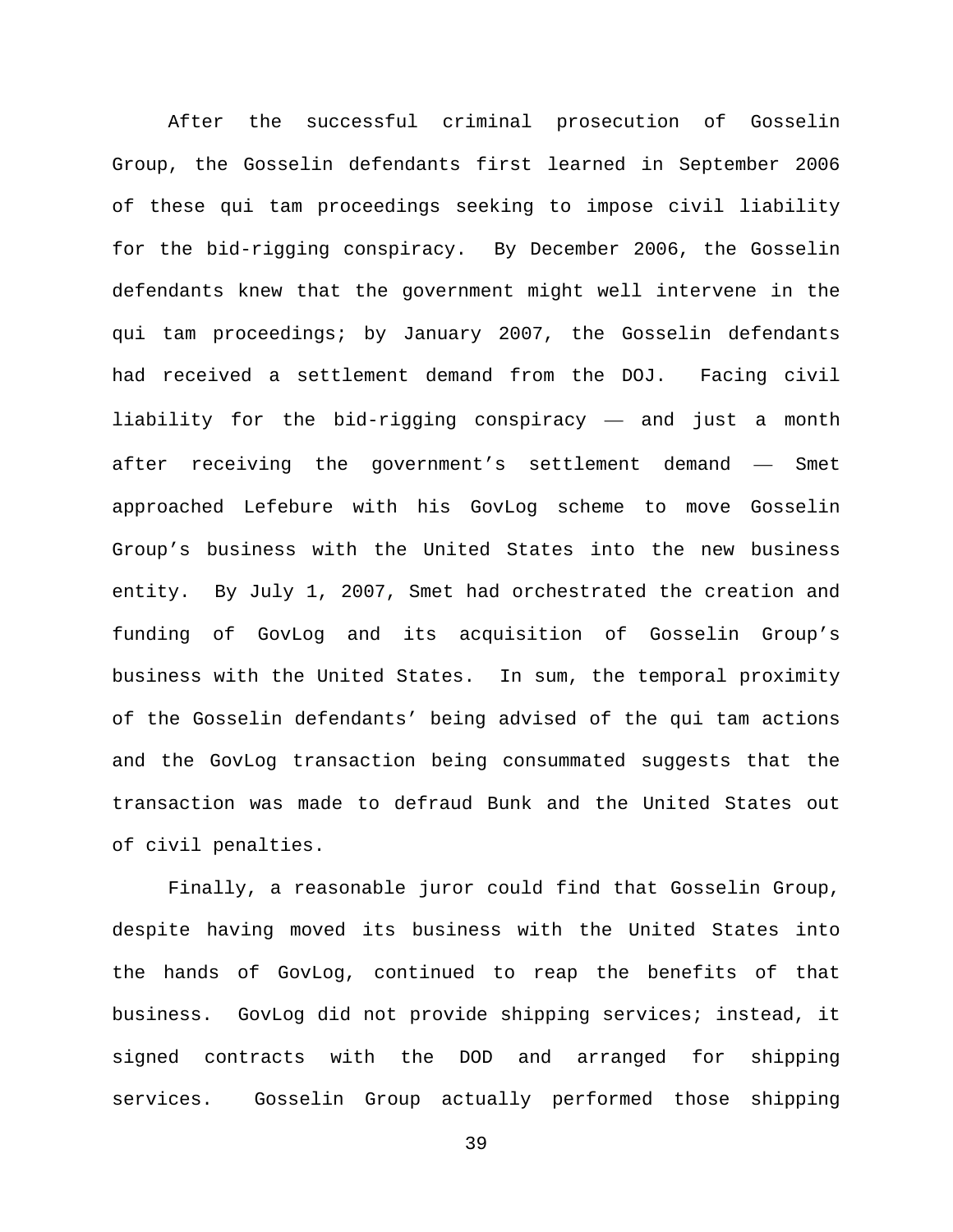services, and it also leased warehousing facilities to GovLog. At bottom, all the monies paid to GovLog for its "shipping services" ended up in Gosselin Group's coffers. As a result, Gosselin Group retained all the benefits of the business interest it purported to have sold to GovLog. See J.A. 1322 ("[T]he money that's going to GovLog is actually ending up being paid to Gosselin.").

Seeking to dispel the impact of all this compelling evidence, GovLog offers an alternative basis for the GovLog transaction. According to GovLog, Smet was merely selling Gosselin Group's business with the United States for practical business reasons. As Smet testified during his deposition,

I thought it was beneficial to the company to be able to give this business to another company and still to some degree allow the Gosselin companies to continue to provide some logistical support service to the new company that took over these contracts and continue to handle that business so we could still make some money<br>off this business and not get stuck with high this business and not get stuck with high severance pays on all the employees.

J.A. 927. Although Smet's explanation for the GovLog transaction could counter the evidence of fraud forecast by Bunk, this explanation could well be rejected by a reasonable juror. In sum, the various factual disputes presented here are simply incapable of resolution except by a factfinder. Importantly, there is a great deal of evidence — when viewed in